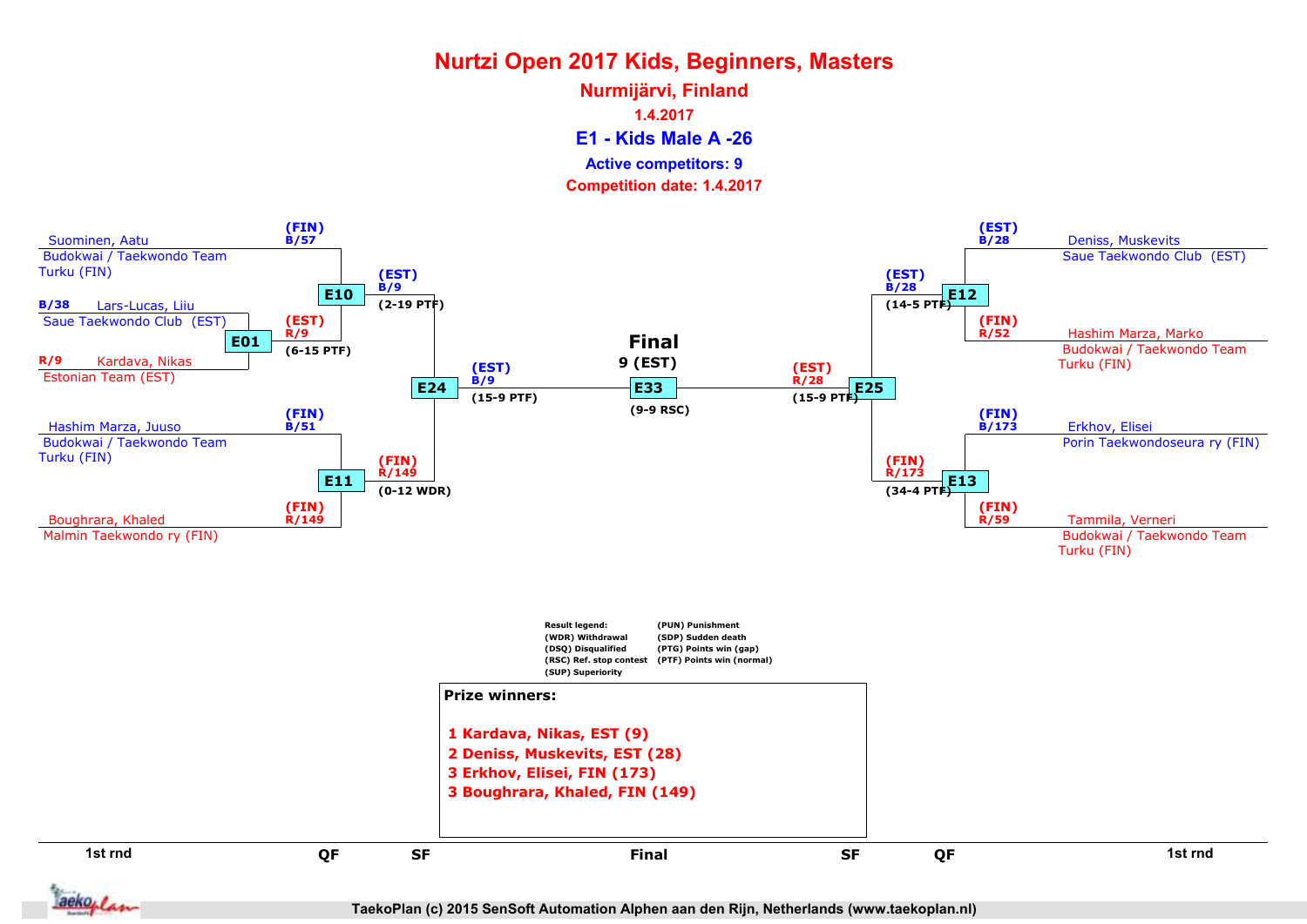E1 - Kids Male A -30 Nurmijärvi, Finland 1.4.2017 Competition date: 1.4.2017 Active competitors: 6

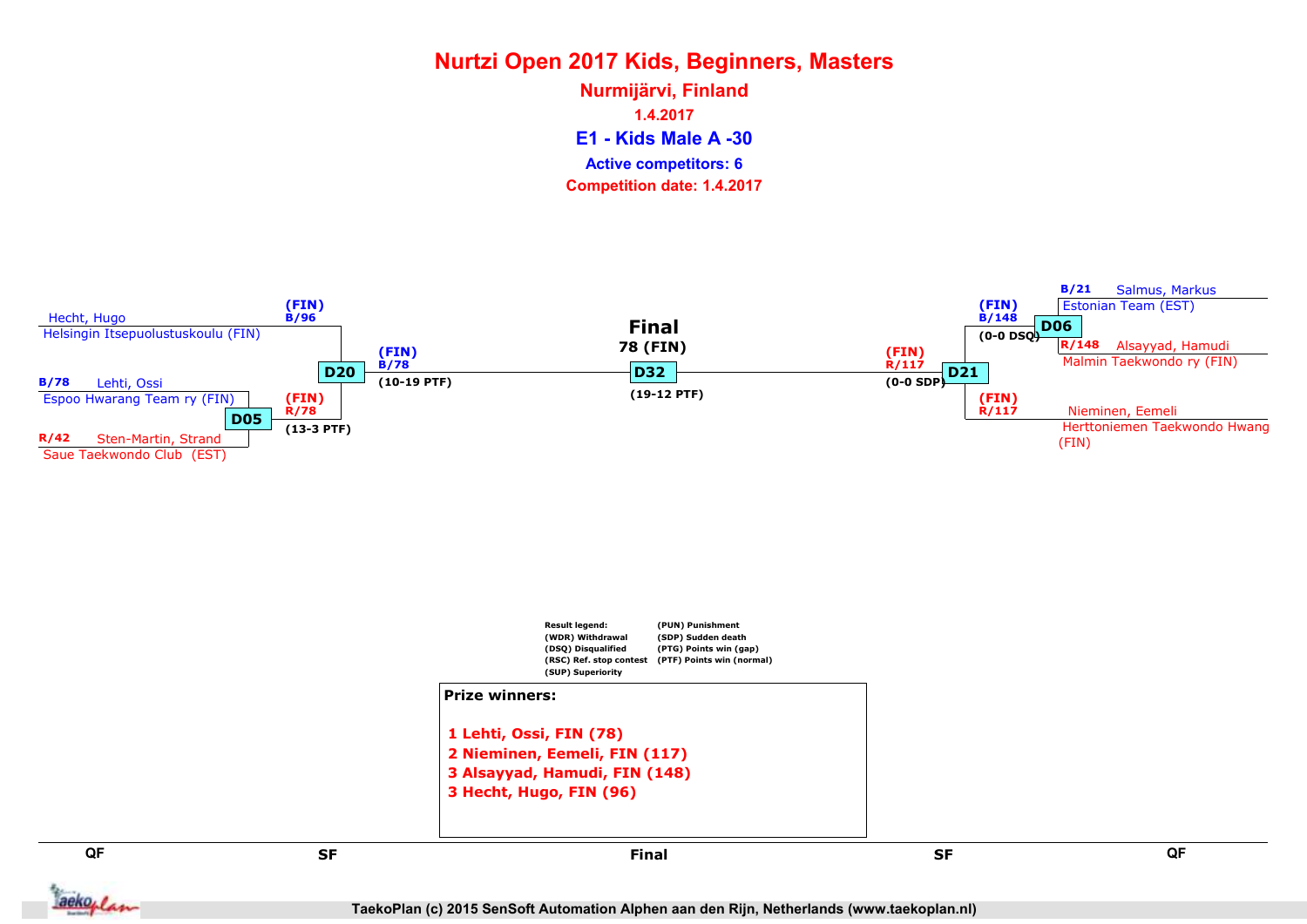E1 - Kids Male A -34 Nurmijärvi, Finland 1.4.2017 Competition date: 1.4.2017 Active competitors: 6



TaekoPlan (c) 2015 SenSoft Automation Alphen aan den Rijn, Netherlands (www.taekoplan.nl)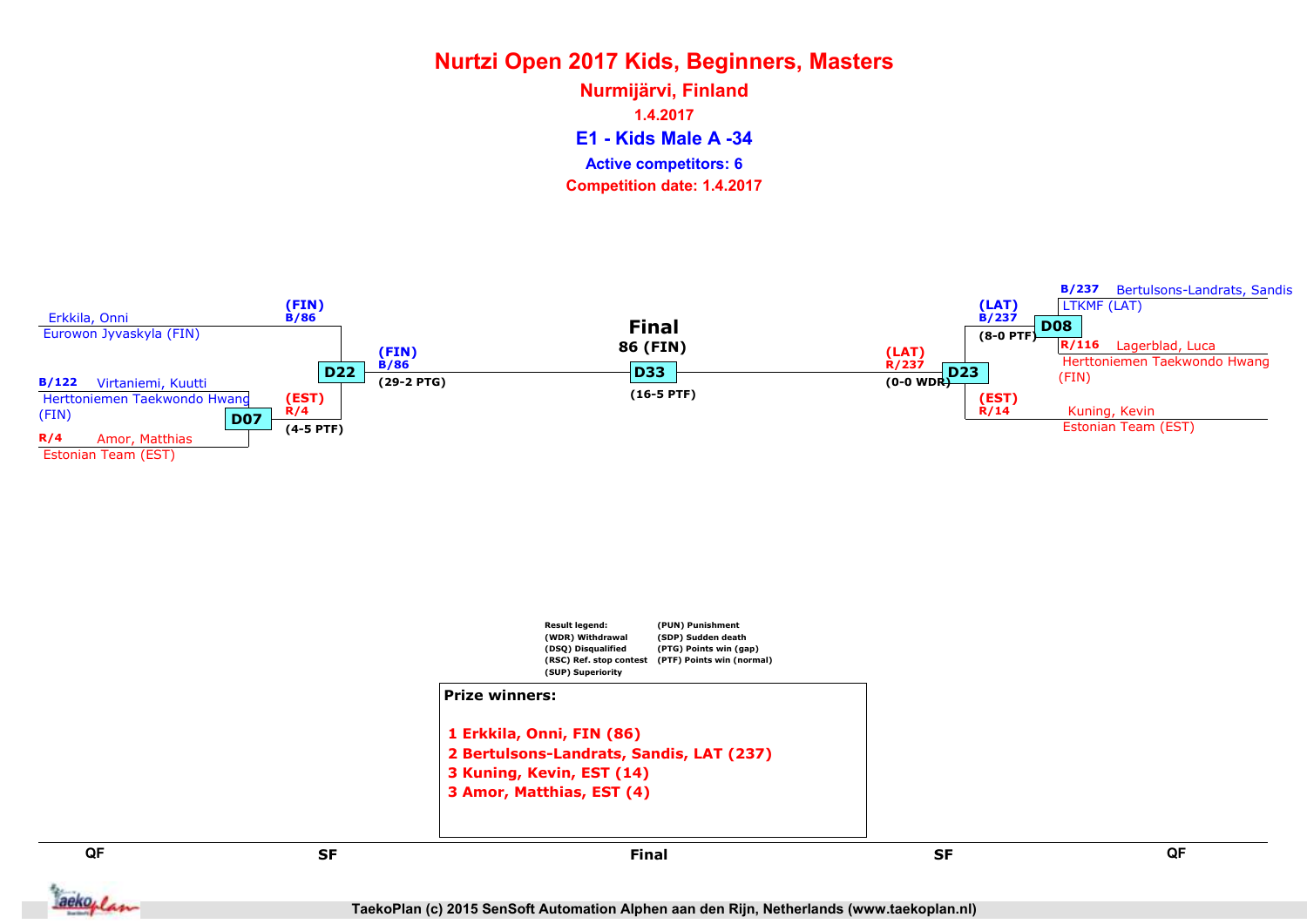E1 - Kids Male A -38 Nurmijärvi, Finland 1.4.2017 Competition date: 1.4.2017 Active competitors: 2





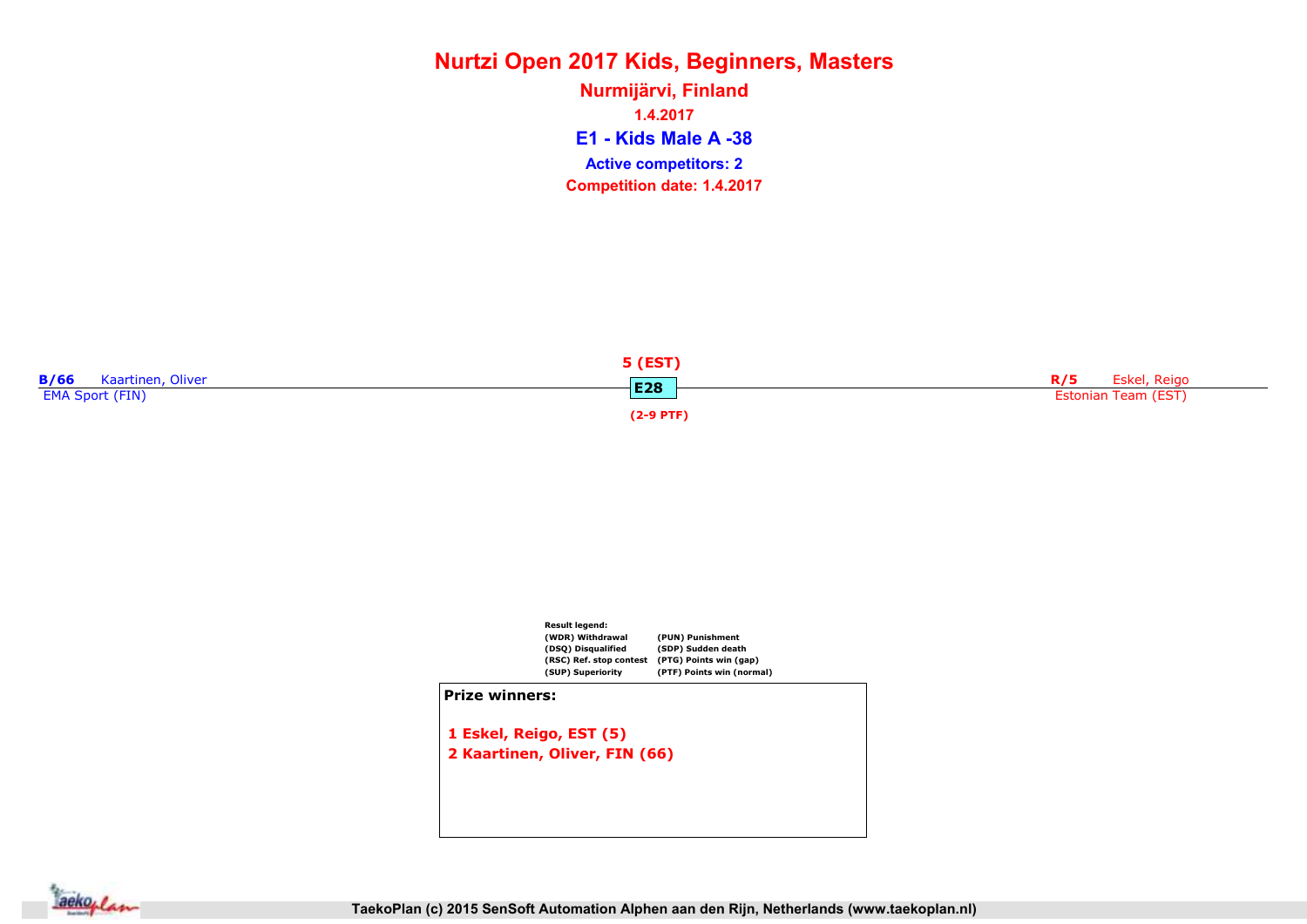E1 - Kids Female A -26 Nurmijärvi, Finland 1.4.2017 Competition date: 1.4.2017 Active competitors: 4

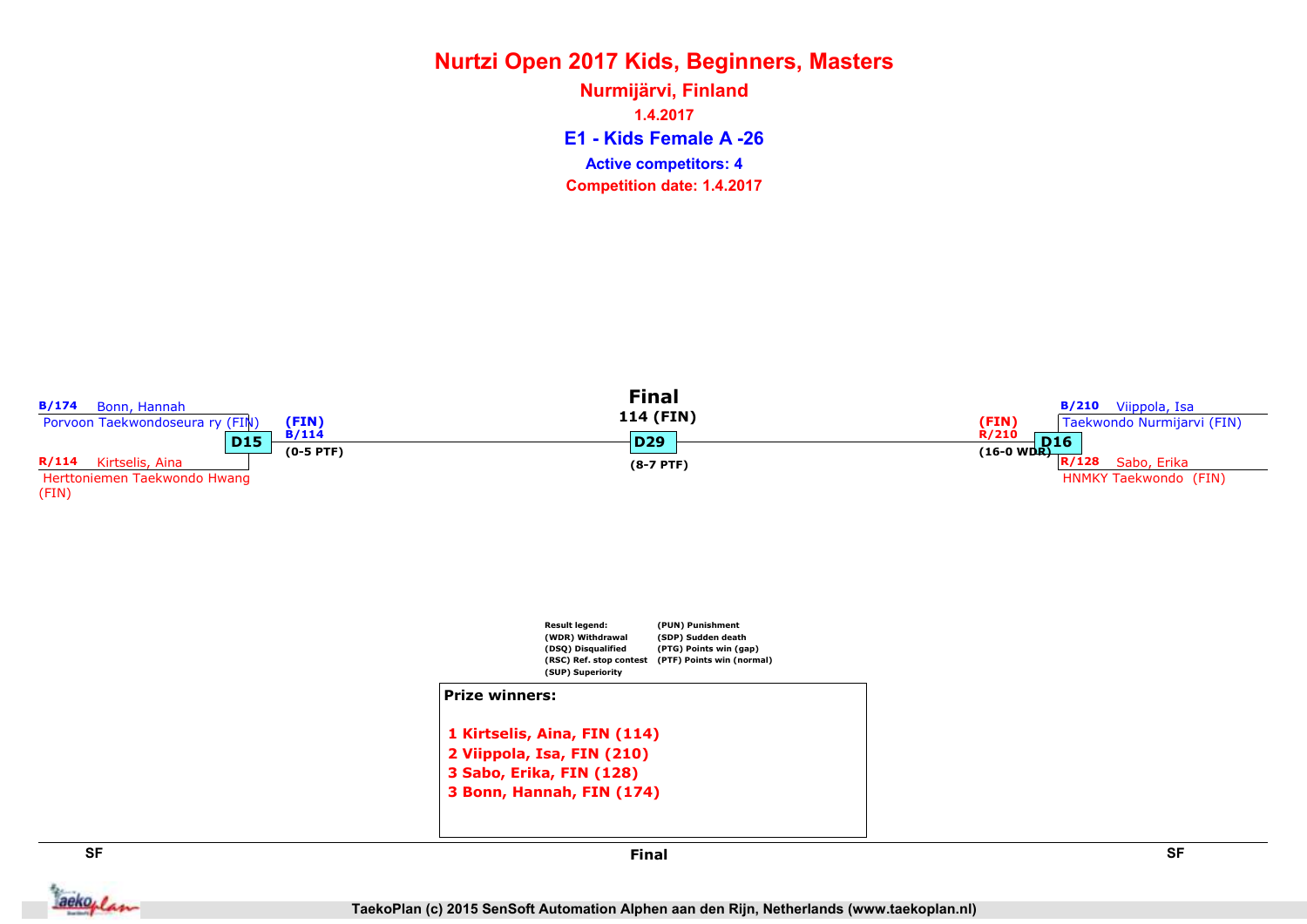E1 - Kids Female A -30 Nurmijärvi, Finland 1.4.2017 Competition date: 1.4.2017 Active competitors: 2





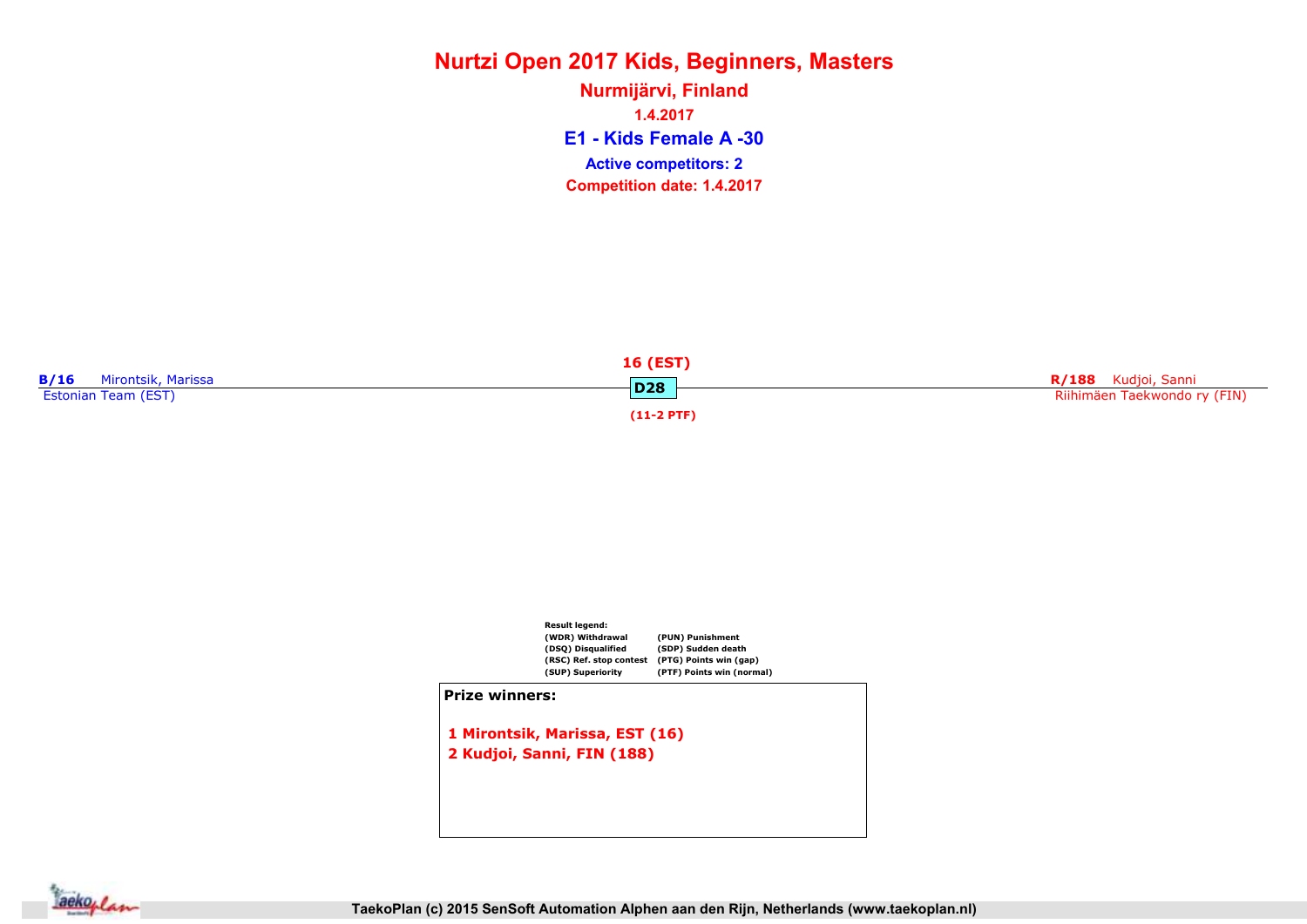D2 - Kids Male A -30 Nurmijärvi, Finland 1.4.2017 Active competitors: 11

Competition date: 1.4.2017



TaekoPlan (c) 2015 SenSoft Automation Alphen aan den Rijn, Netherlands (www.taekoplan.nl)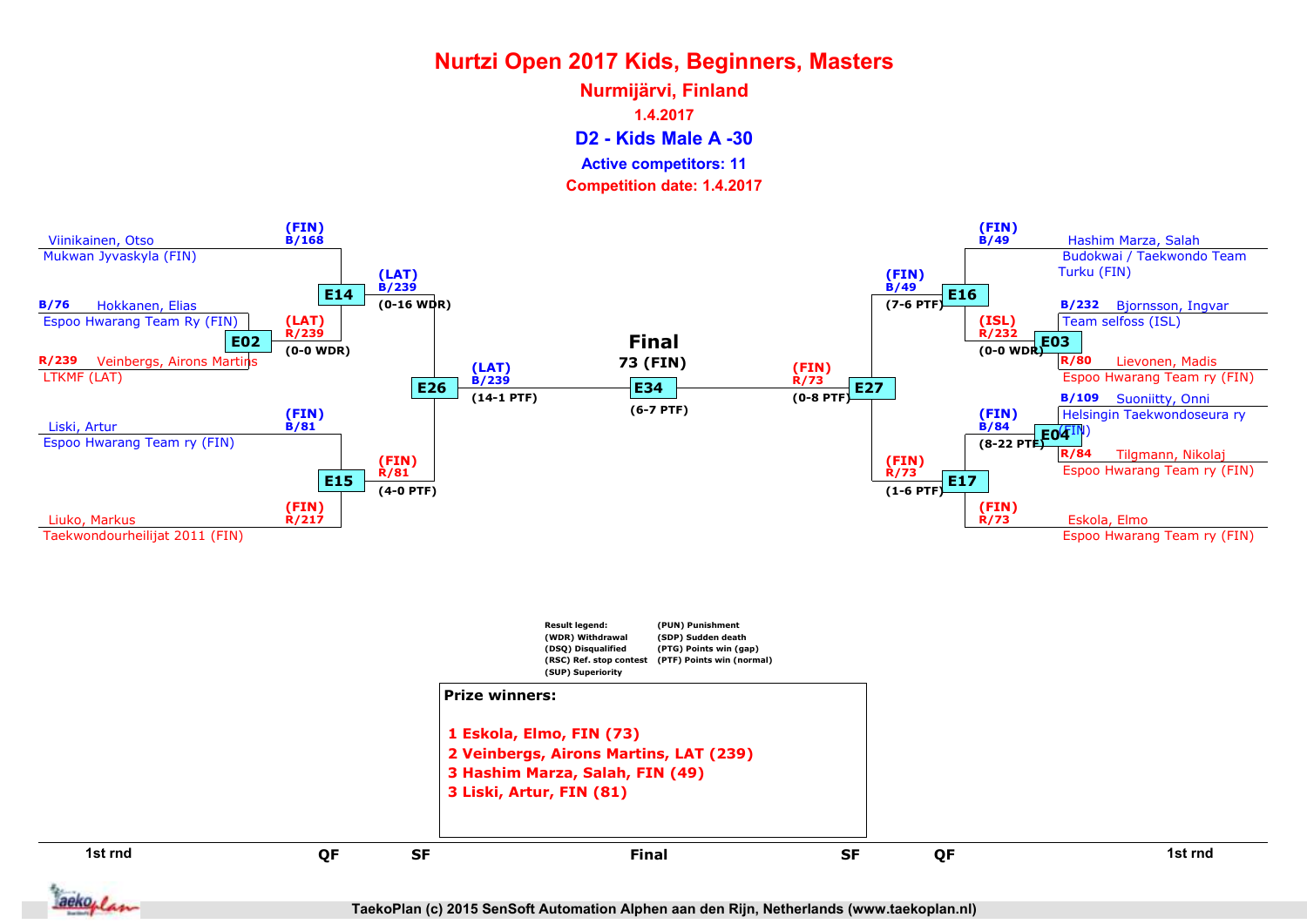D2 - Kids Male A -35 Nurmijärvi, Finland 1.4.2017 Competition date: 1.4.2017 Active competitors: 12



aekoplan

TaekoPlan (c) 2015 SenSoft Automation Alphen aan den Rijn, Netherlands (www.taekoplan.nl)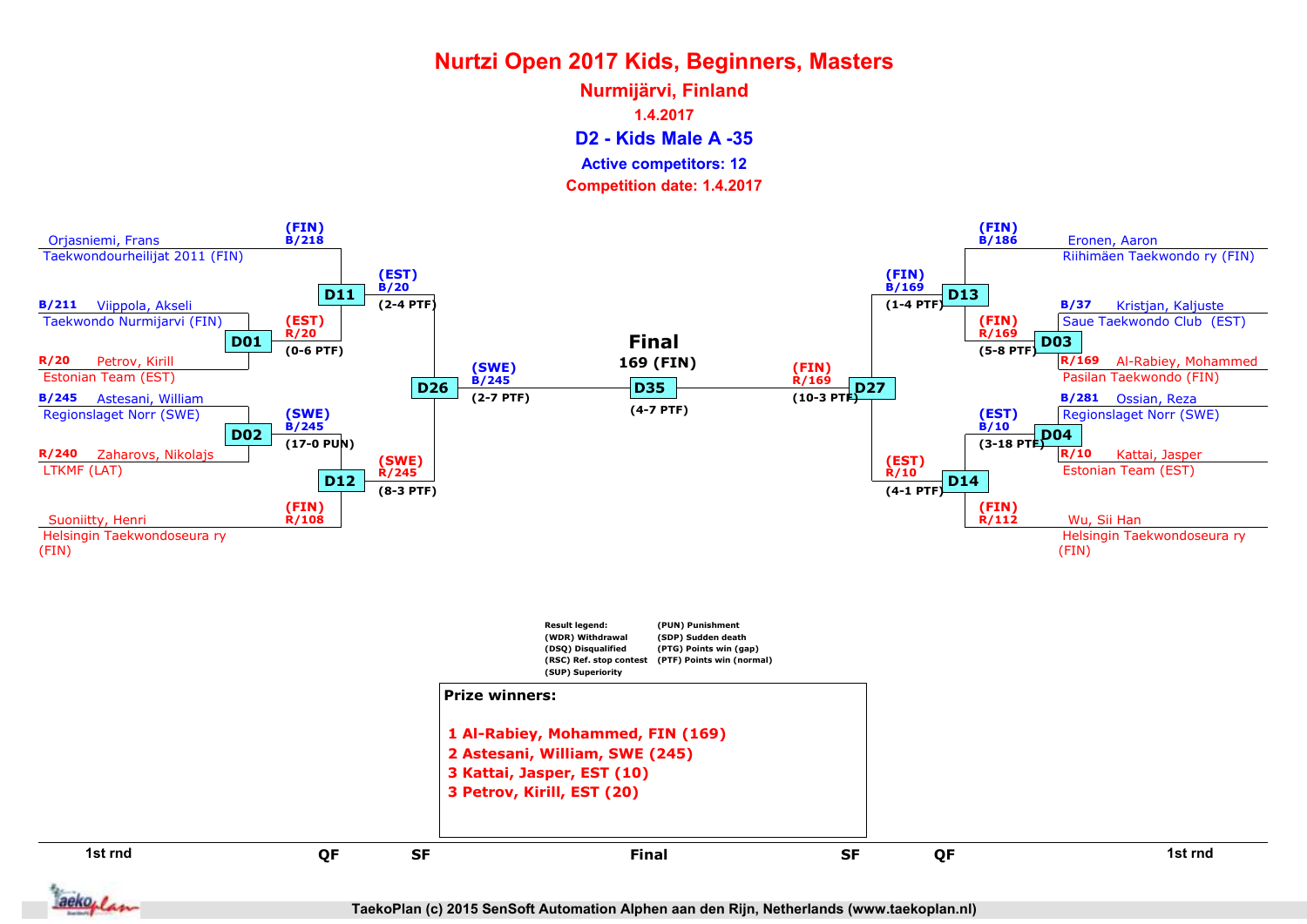D2 - Kids Male A -40 Nurmijärvi, Finland 1.4.2017 Active competitors: 16

Competition date: 1.4.2017



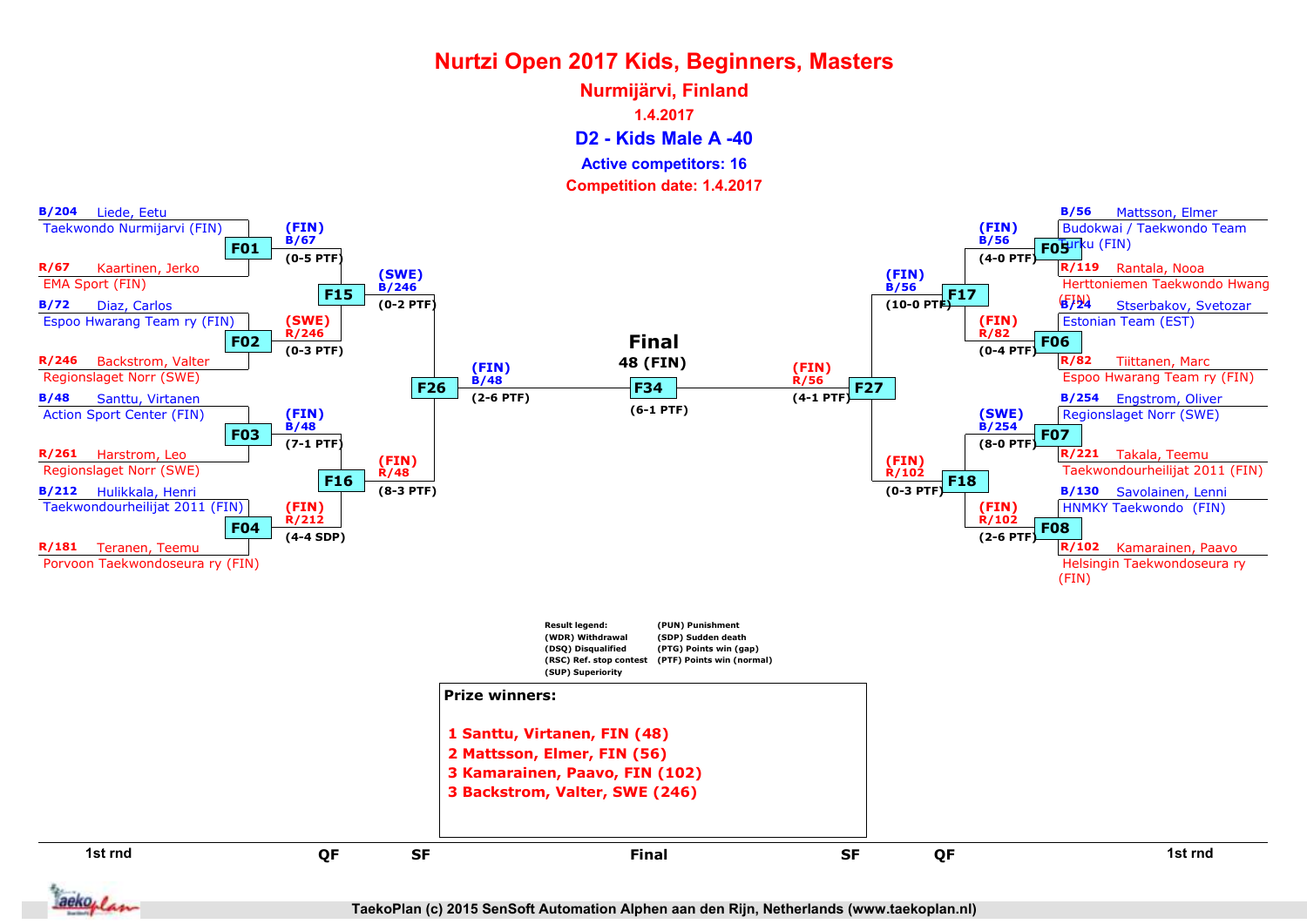D2 - Kids Male A -45 Nurmijärvi, Finland 1.4.2017 Competition date: 1.4.2017 Active competitors: 5

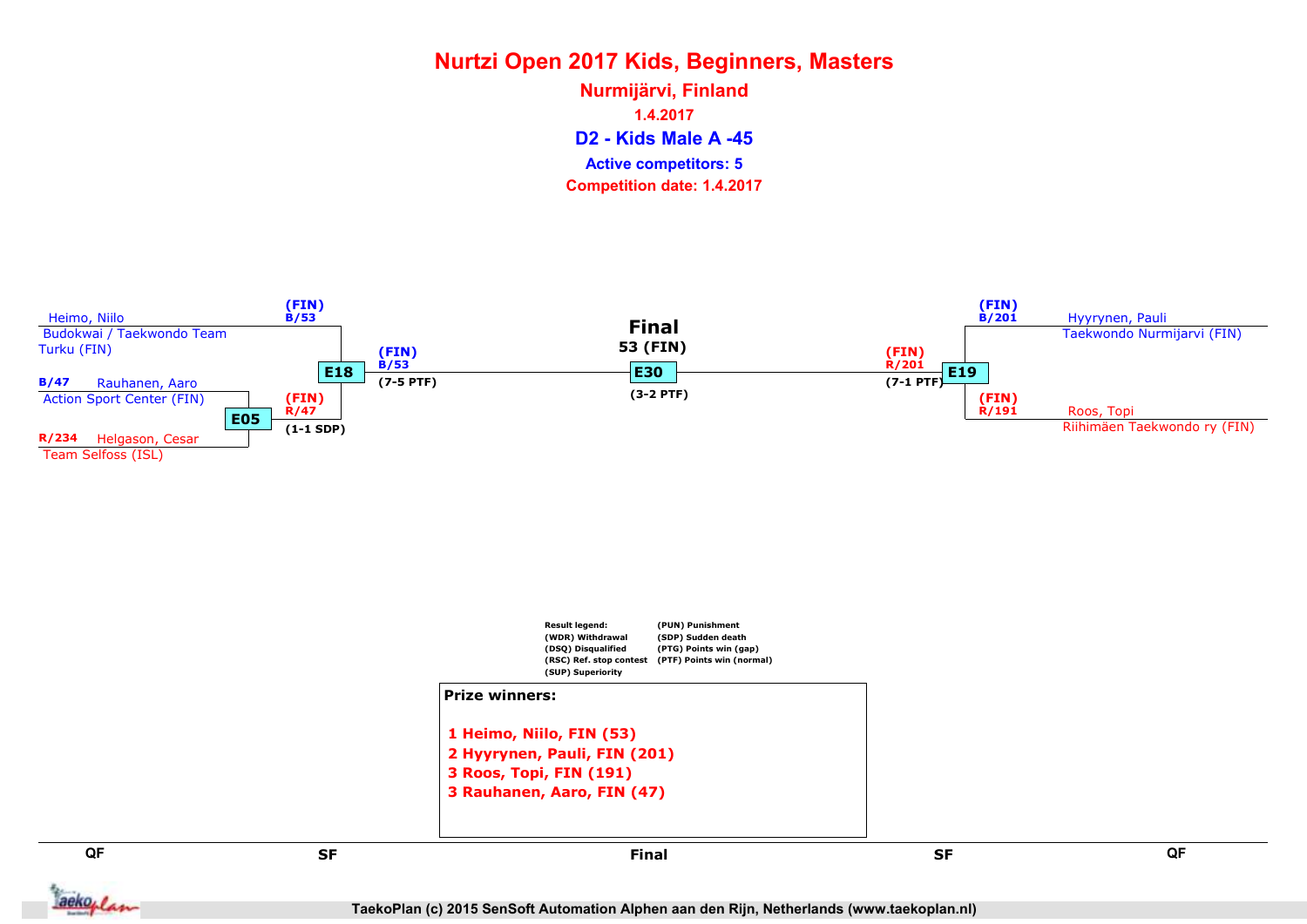D2 - Kids Male A -50 Nurmijärvi, Finland 1.4.2017 Competition date: 1.4.2017 Active competitors: 2





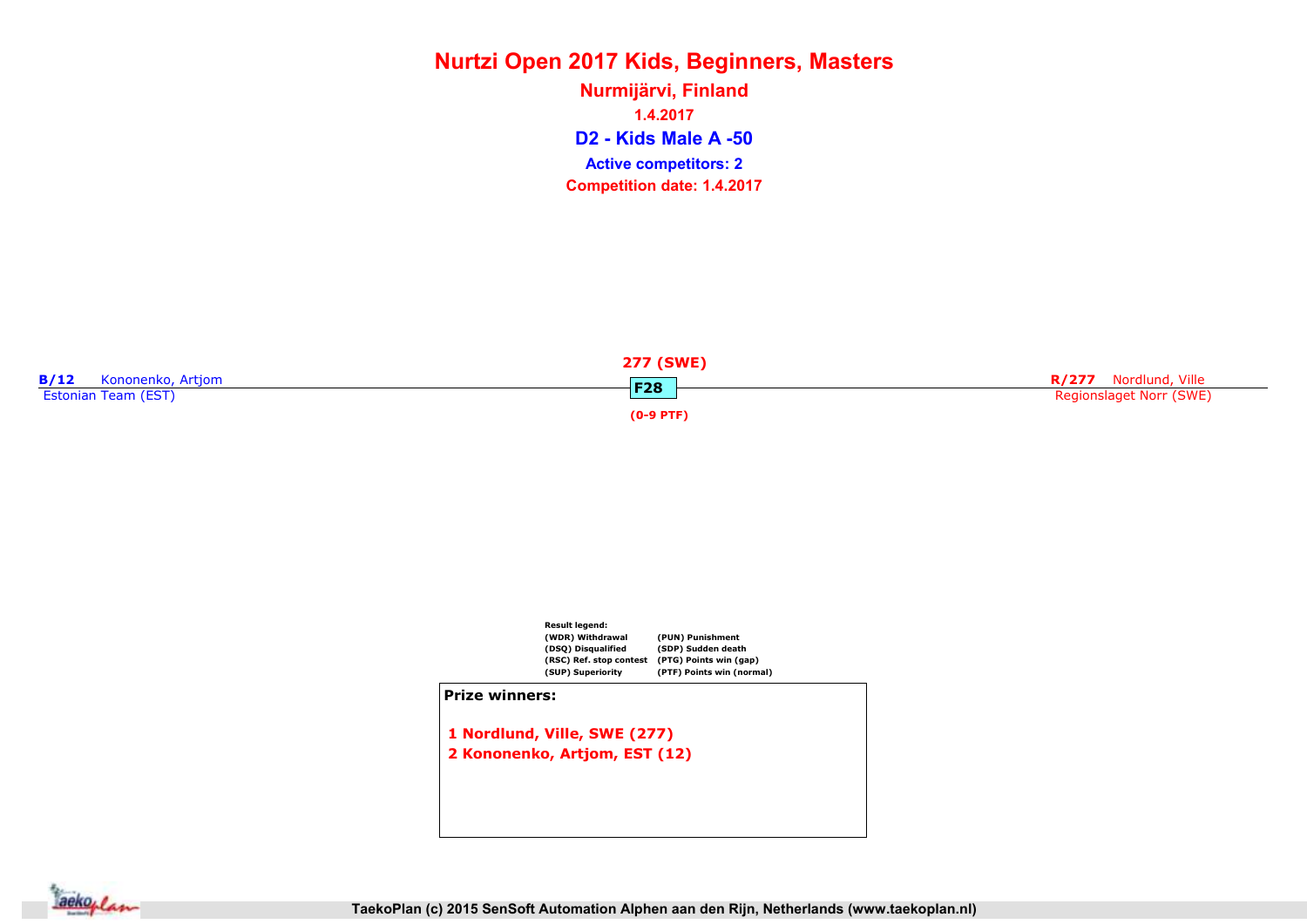D2 - Kids Female A -30 Nurmijärvi, Finland 1.4.2017 Competition date: 1.4.2017 Active competitors: 4

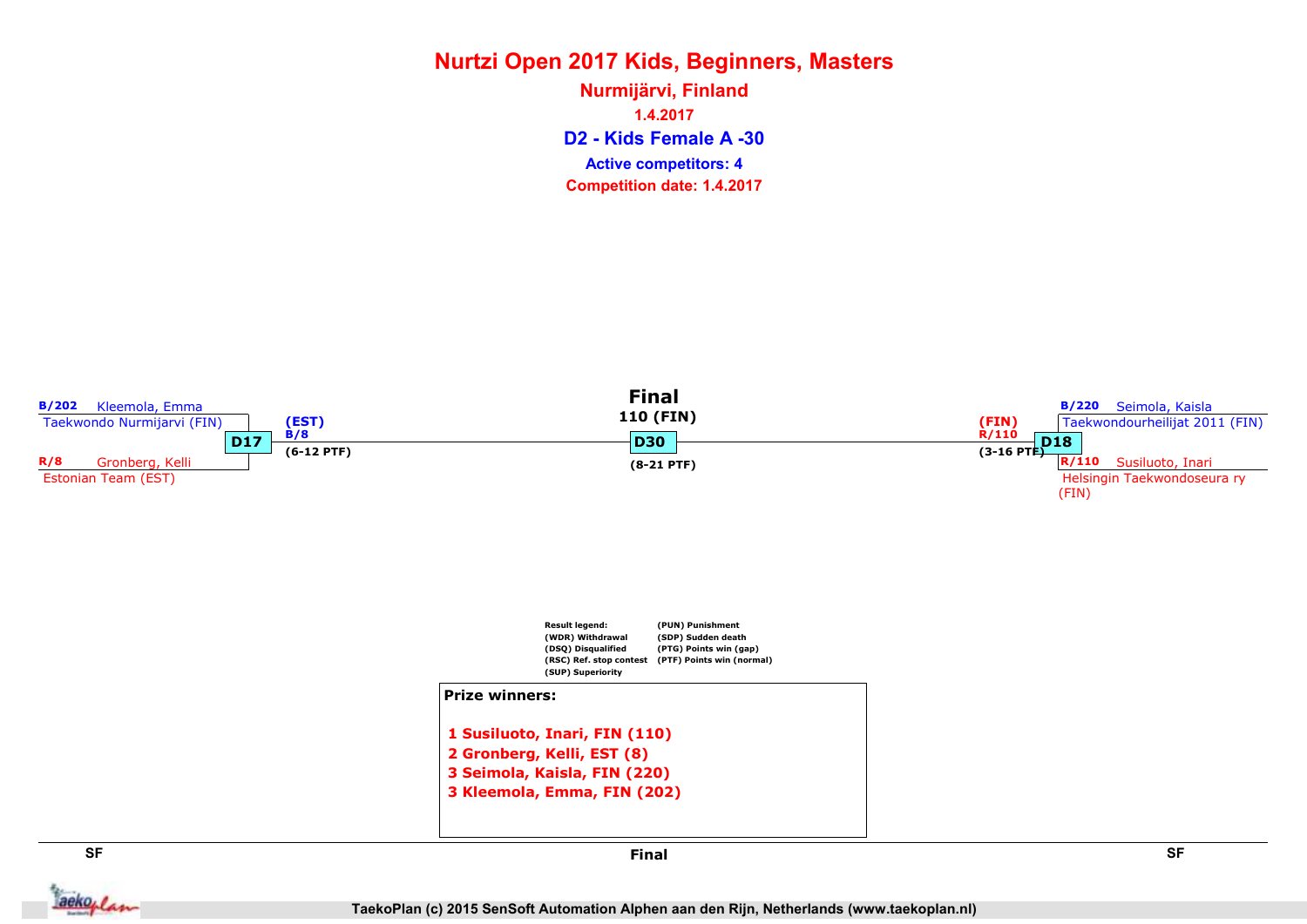D2 - Kids Female A -35 Nurmijärvi, Finland 1.4.2017 Competition date: 1.4.2017 Active competitors: 7



TaekoPlan (c) 2015 SenSoft Automation Alphen aan den Rijn, Netherlands (www.taekoplan.nl)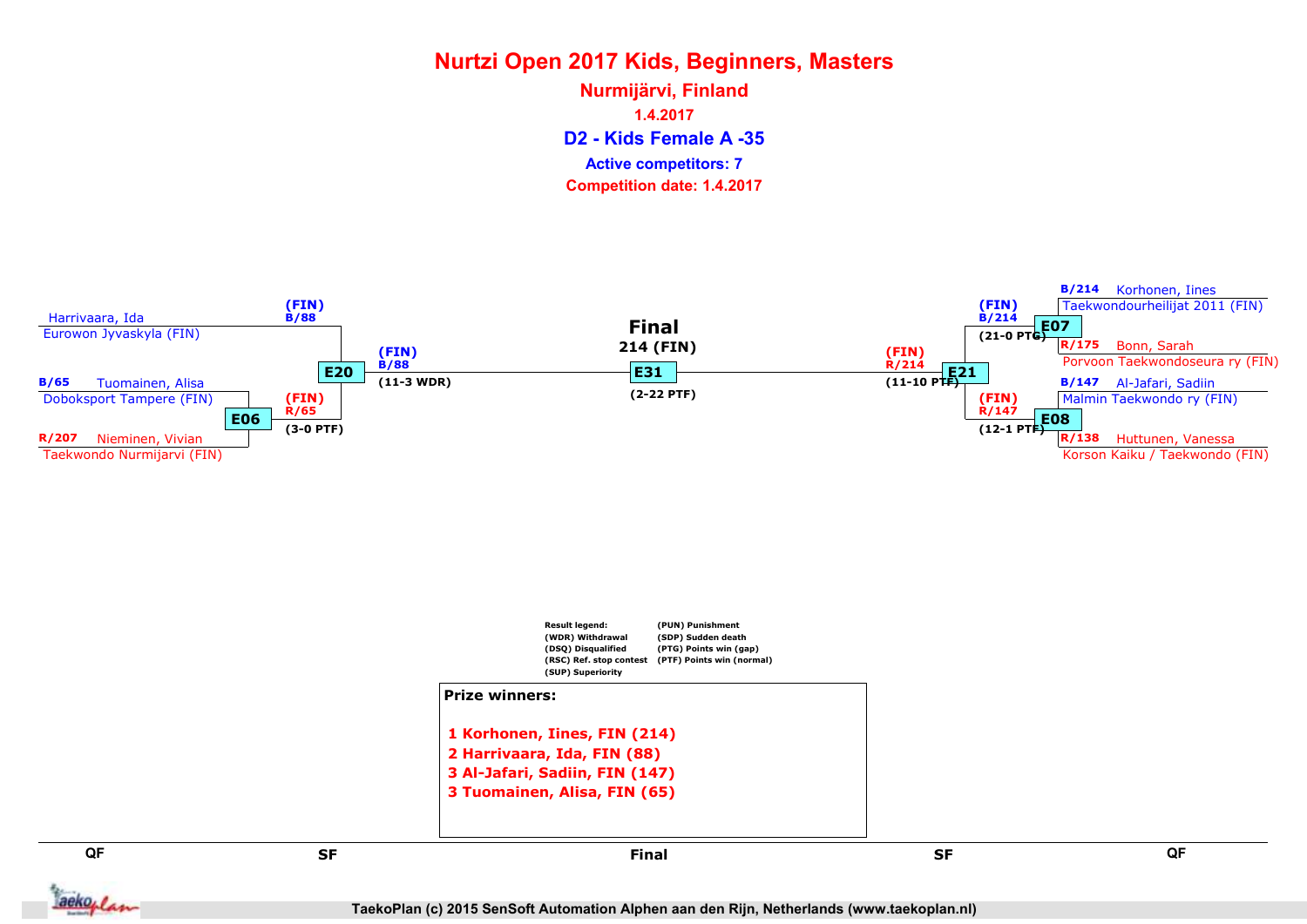D2 - Kids Female A -40 Nurmijärvi, Finland 1.4.2017 Competition date: 1.4.2017 Active competitors: 7

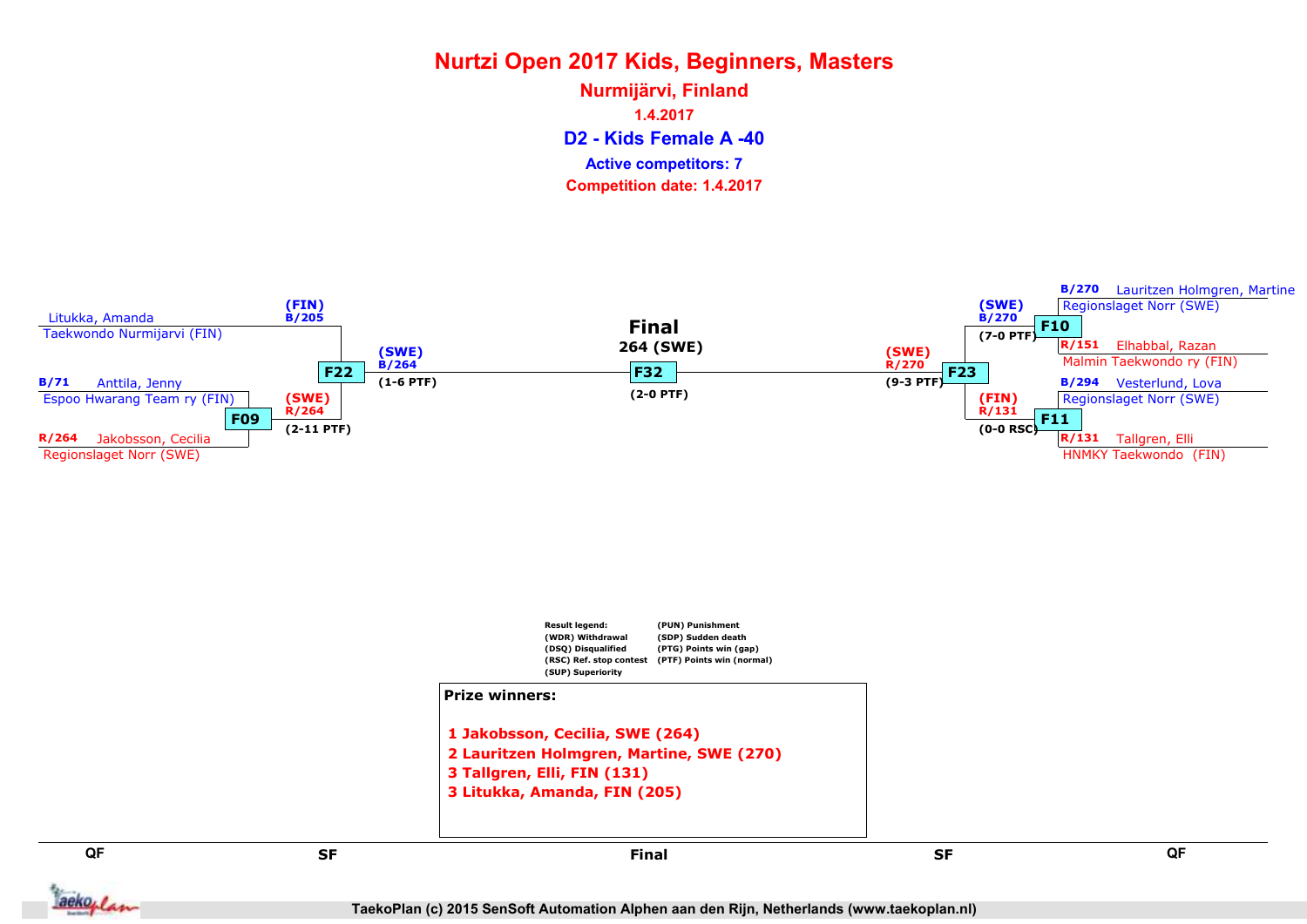D2 - Kids Female A -45 Nurmijärvi, Finland 1.4.2017 Competition date: 1.4.2017 Active competitors: 4

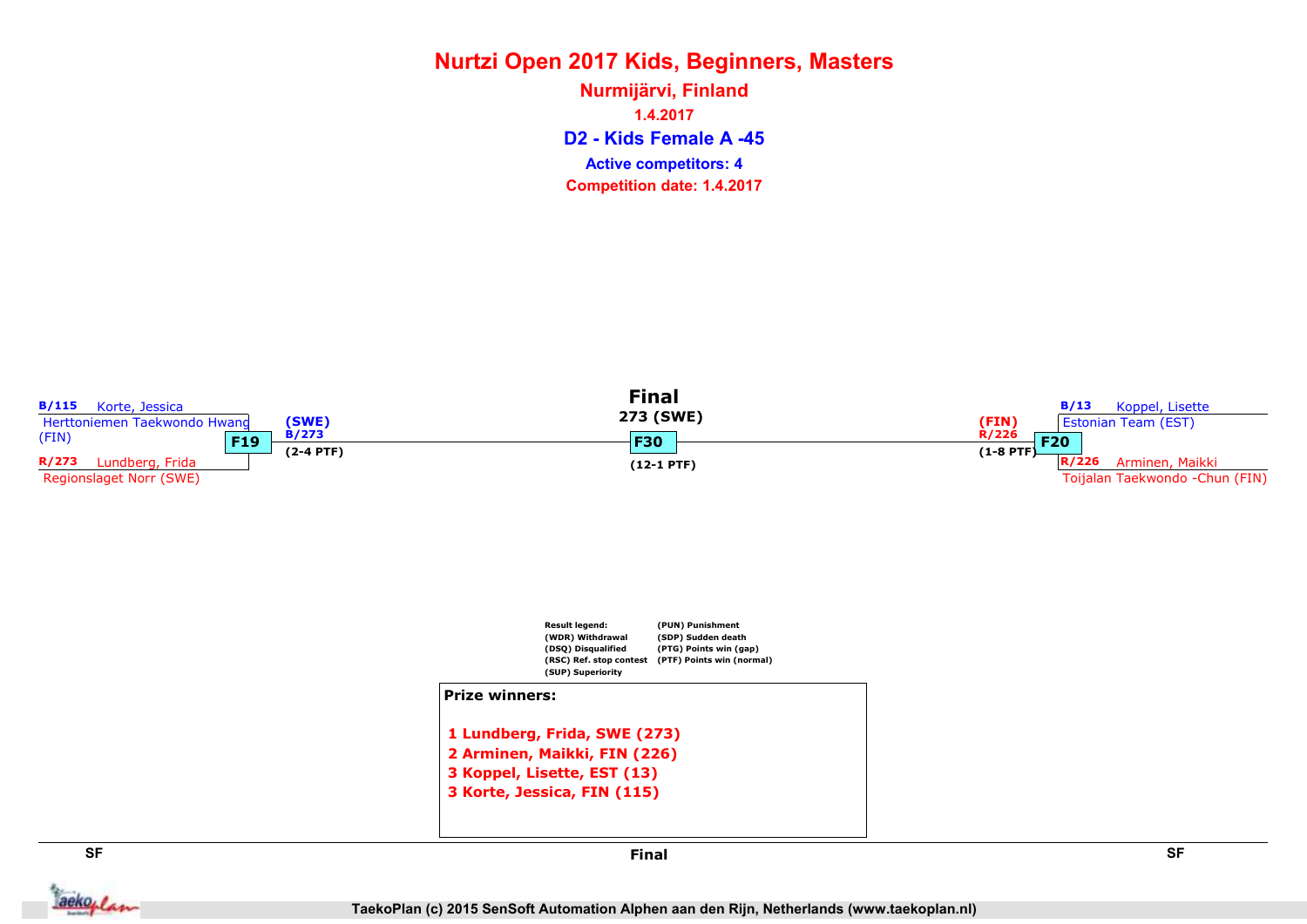D1 - Kids Male A -28 (Fly) Nurmijärvi, Finland 1.4.2017 Competition date: 1.4.2017 Active competitors: 6

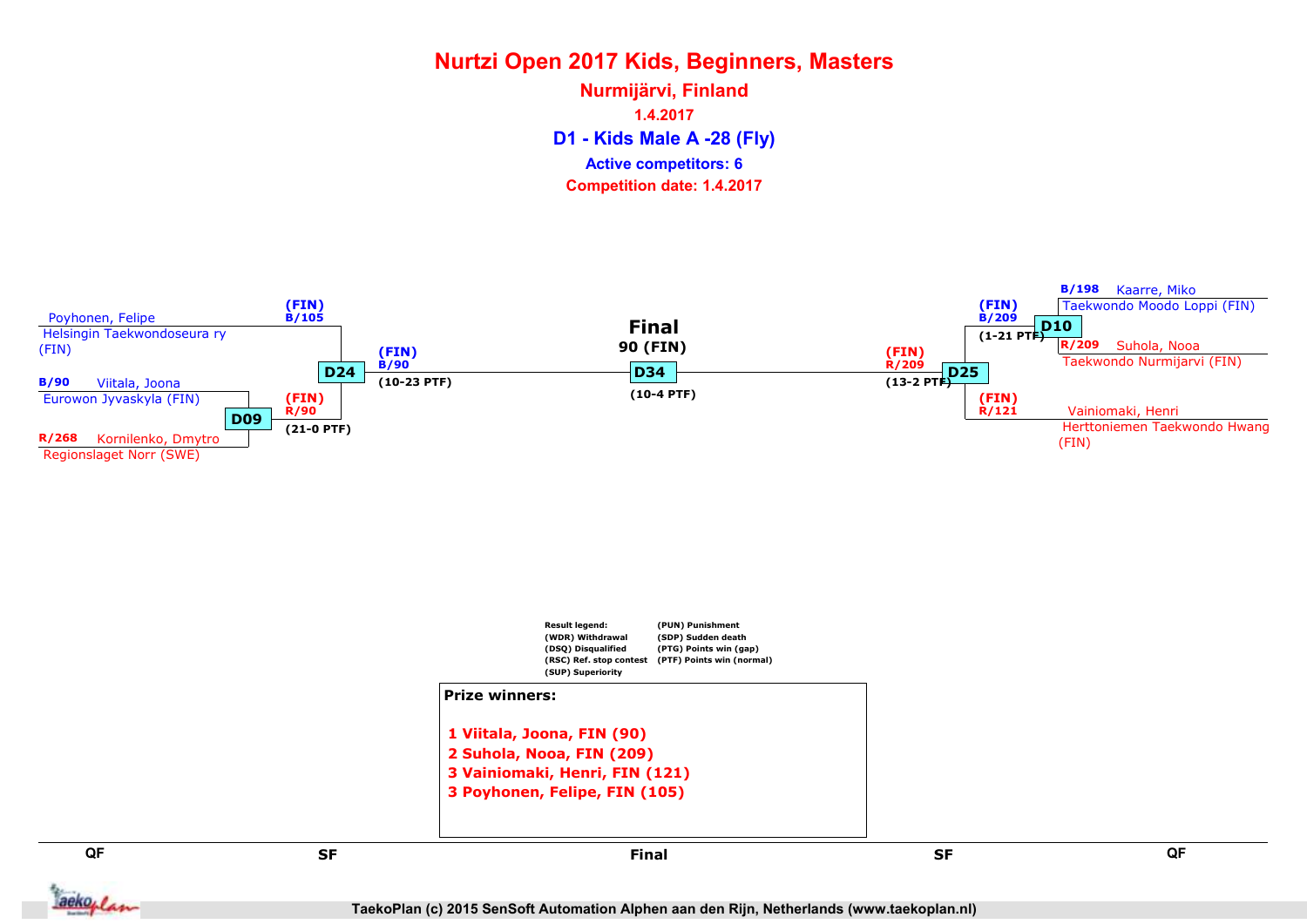D1 - Kids Male A -34 (Feather) Nurmijärvi, Finland 1.4.2017 Competition date: 1.4.2017 Active competitors: 5

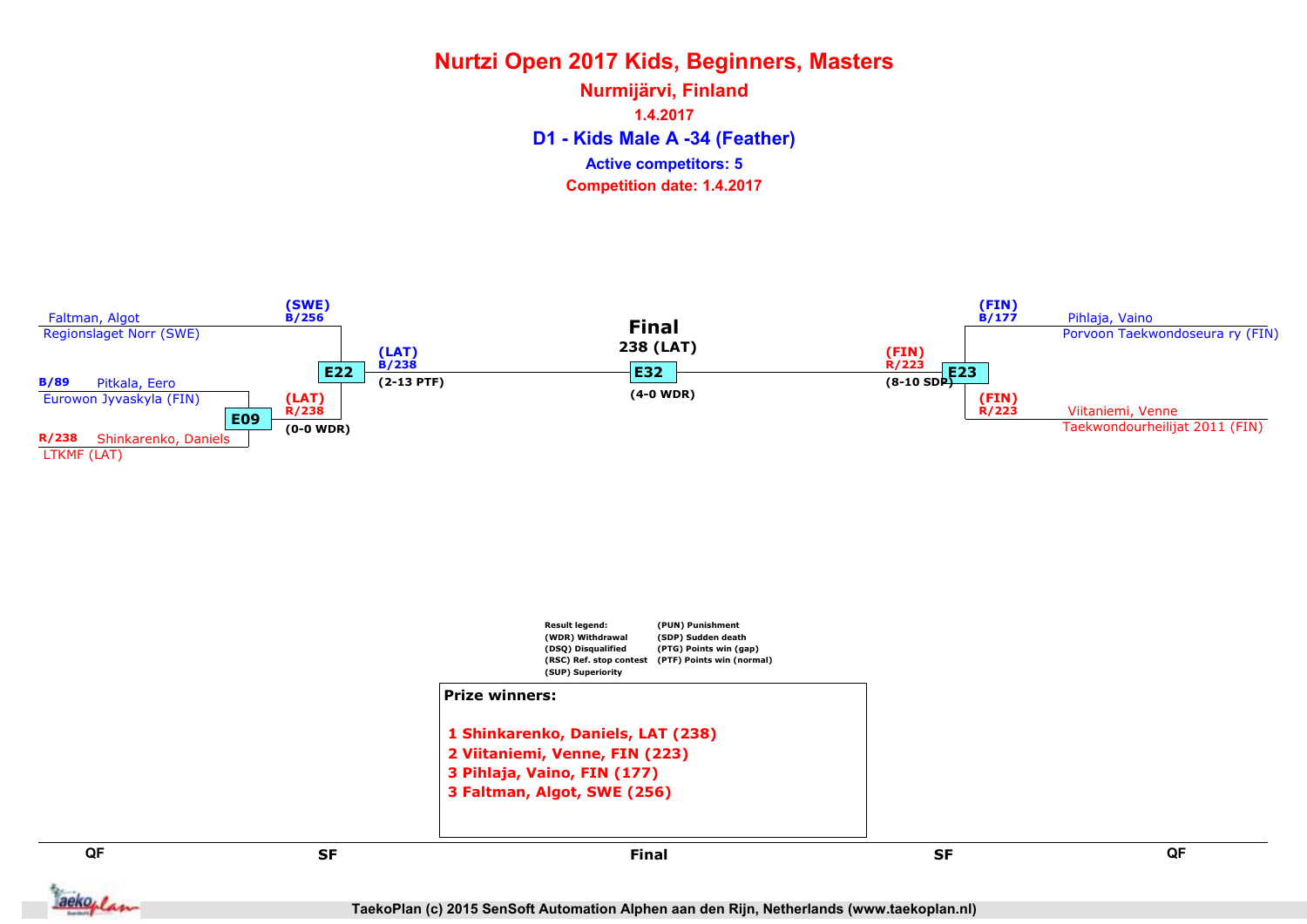D1 - Kids Male A -40 (Welter) Nurmijärvi, Finland 1.4.2017 Competition date: 1.4.2017 Active competitors: 7

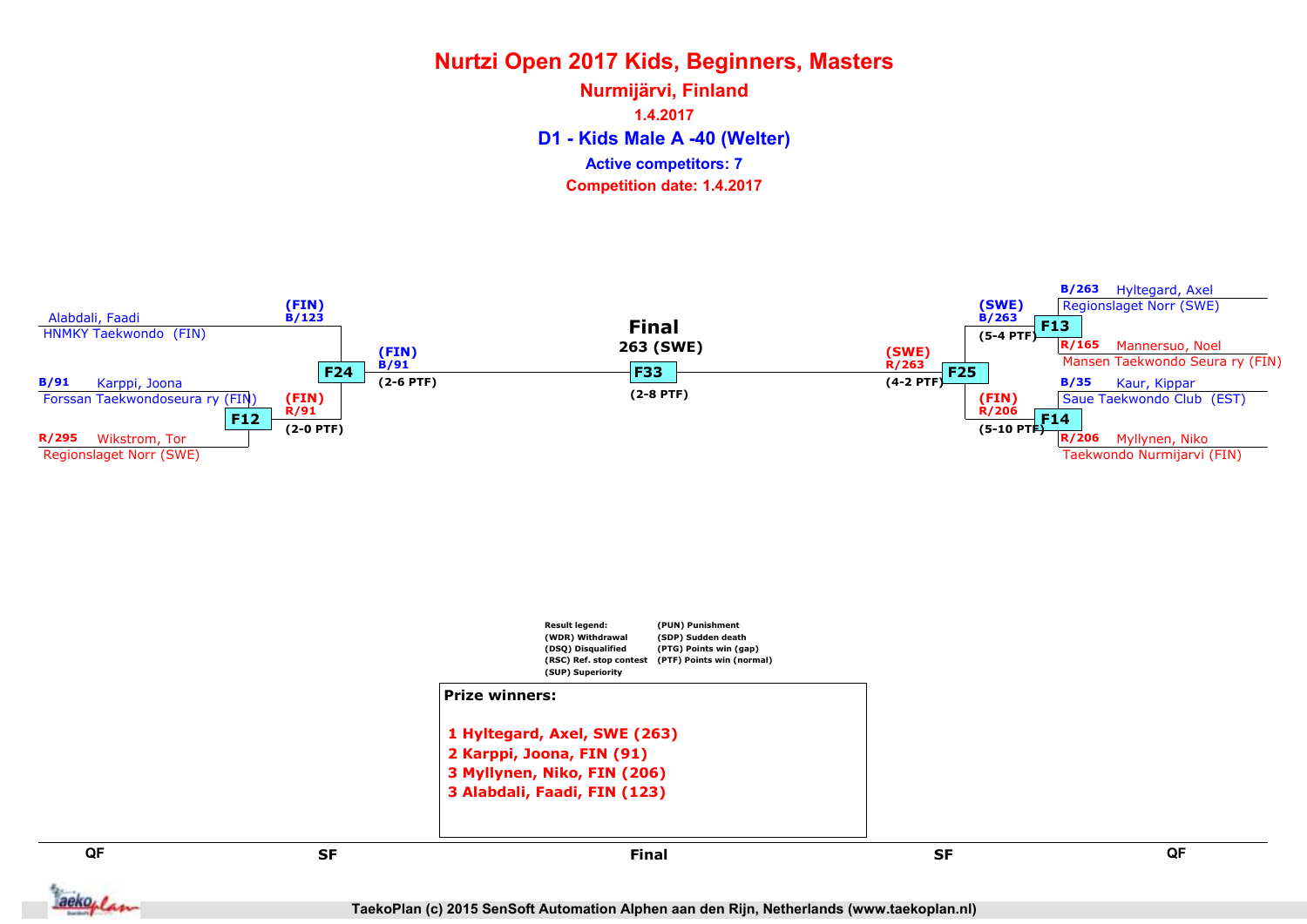D1 - Kids Male A +50 (Heavy) Nurmijärvi, Finland 1.4.2017 Competition date: 1.4.2017 Active competitors: 3



**Jackoplan**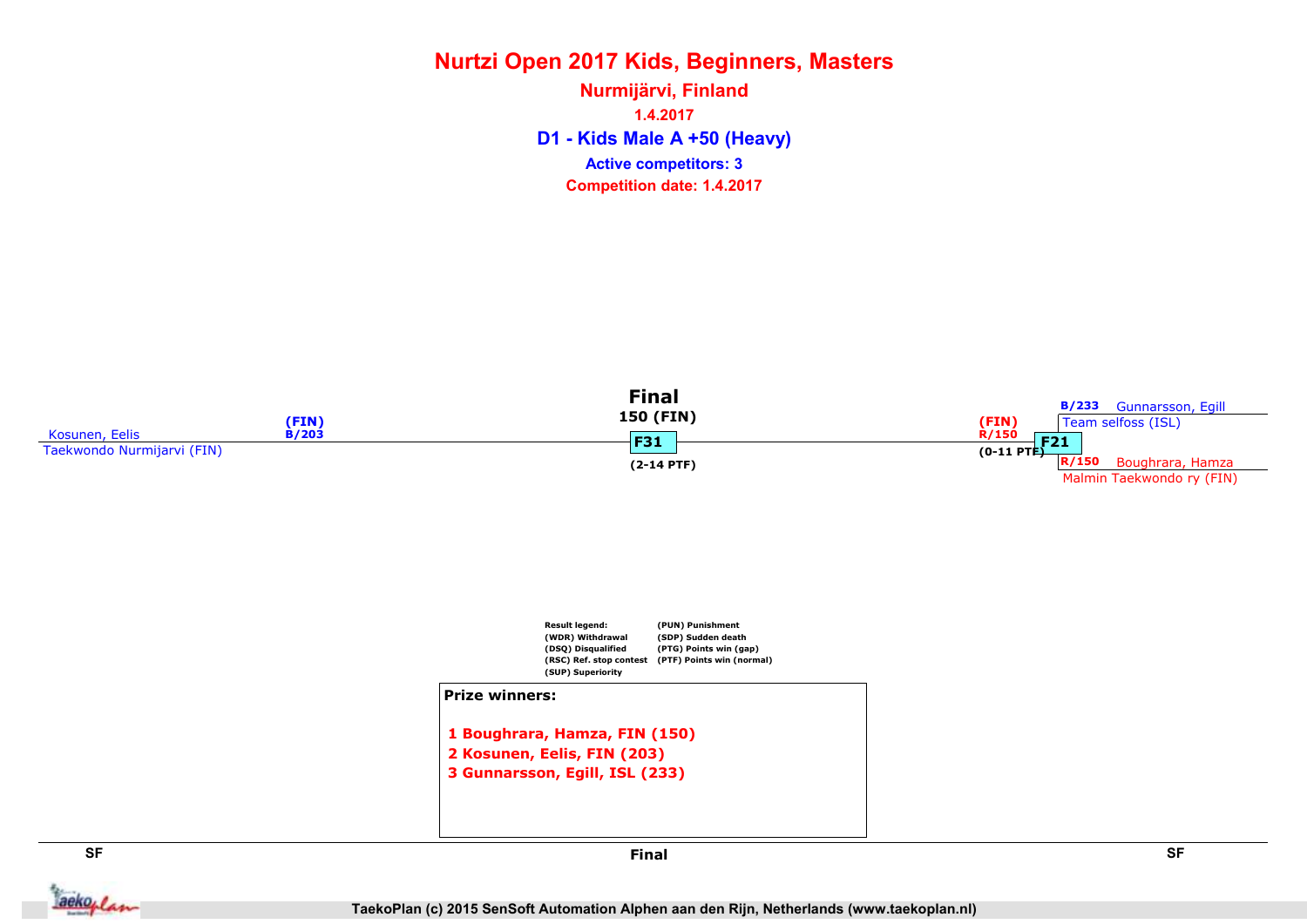D1 - Kids Female A -26 (Fin) Nurmijärvi, Finland 1.4.2017 Competition date: 1.4.2017 Active competitors: 2





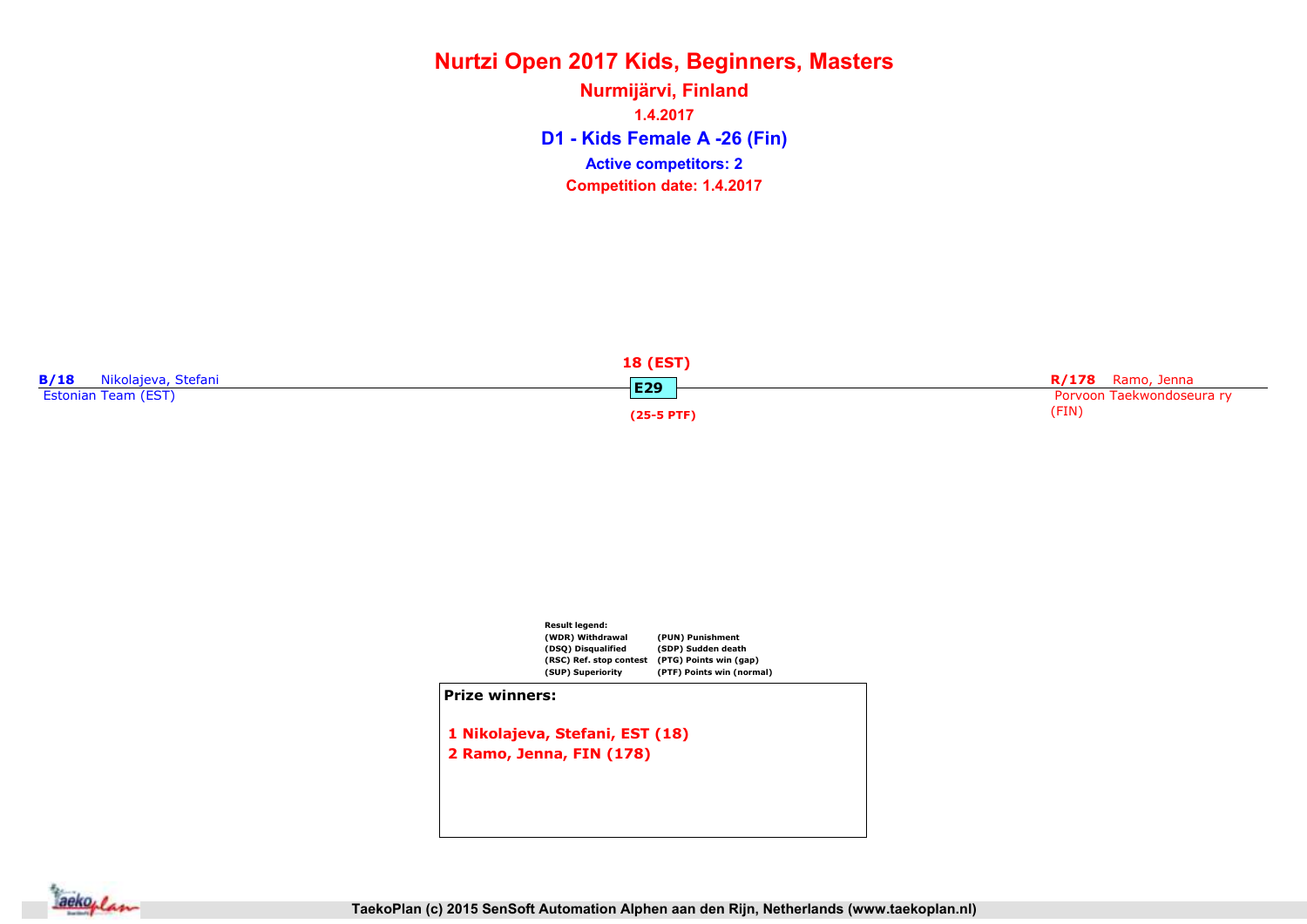D1 - Kids Female A -28 (Fly) Nurmijärvi, Finland 1.4.2017 Competition date: 1.4.2017 Active competitors: 3



TaekoPlan (c) 2015 SenSoft Automation Alphen aan den Rijn, Netherlands (www.taekoplan.nl)

aekoplan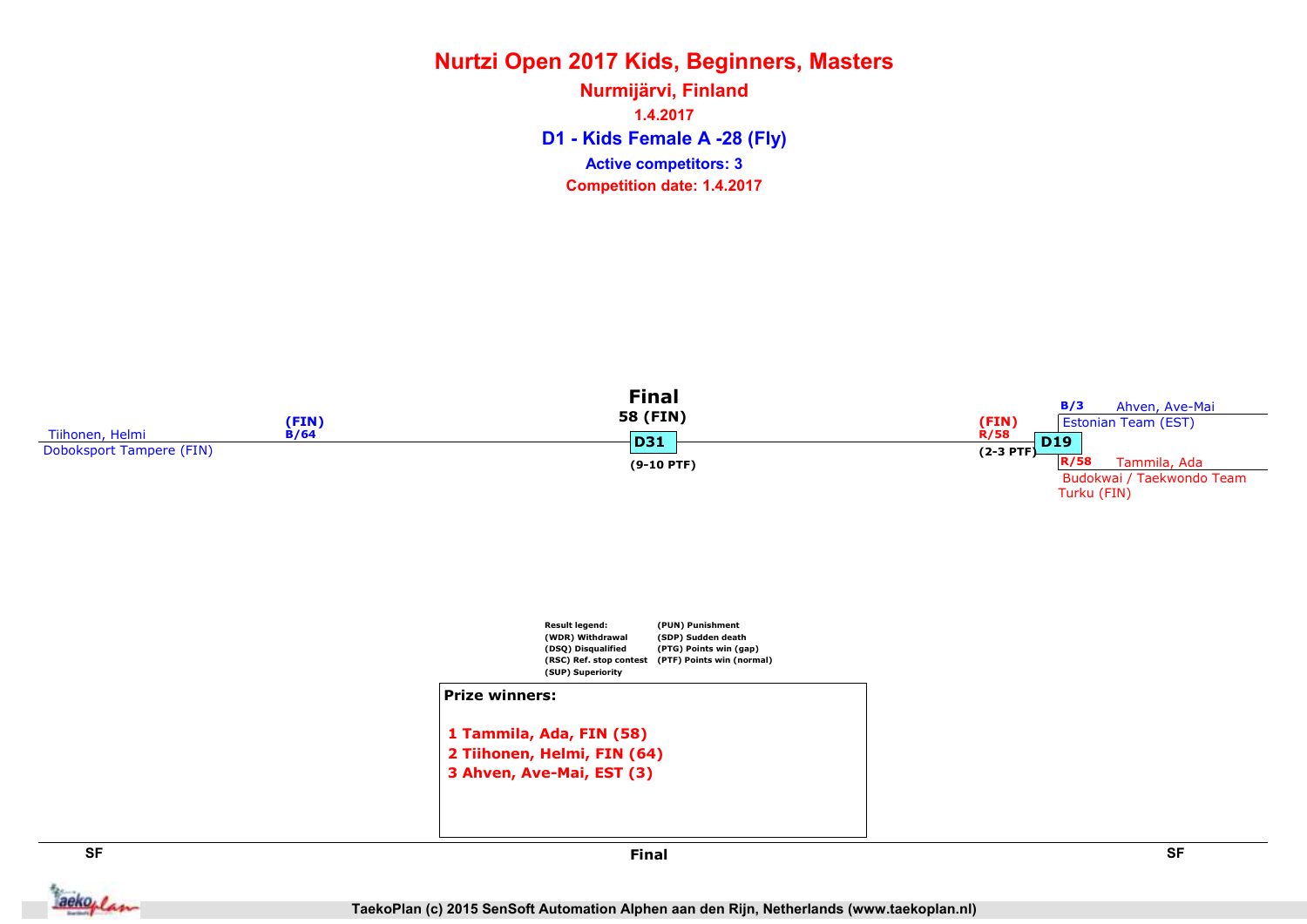D1 - Kids Female A -43 (Light Middle) Nurmijärvi, Finland 1.4.2017 Competition date: 1.4.2017 Active competitors: 2





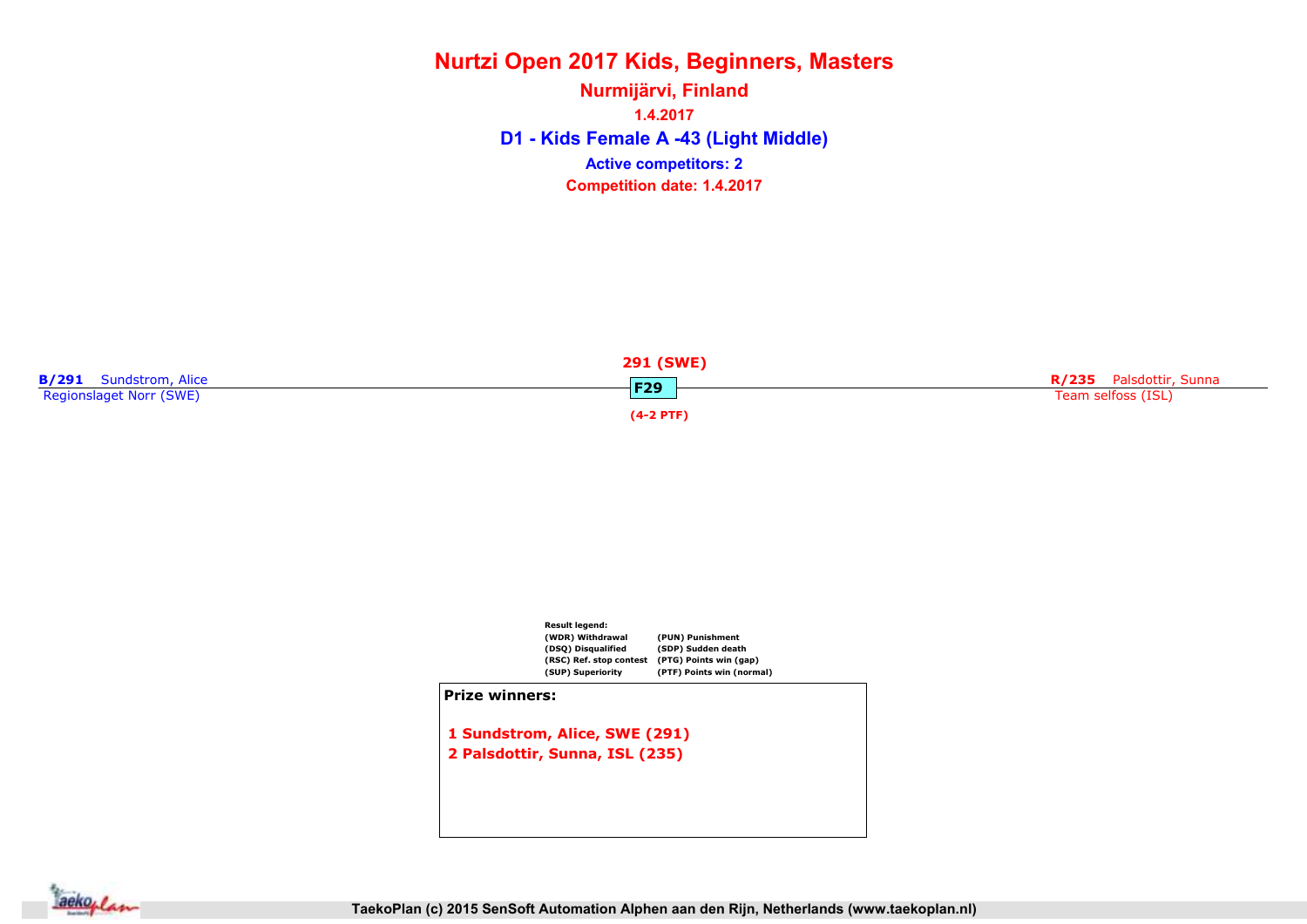C2 - Kids Male A -38 (Fin) Nurmijärvi, Finland 1.4.2017 Competition date: 1.4.2017 Active competitors: 3





1 Lehtinen, Valtteri, FIN (98) 2 Laos, Joonas, FIN (216) 3 Hjelm, Anton, SWE (262)

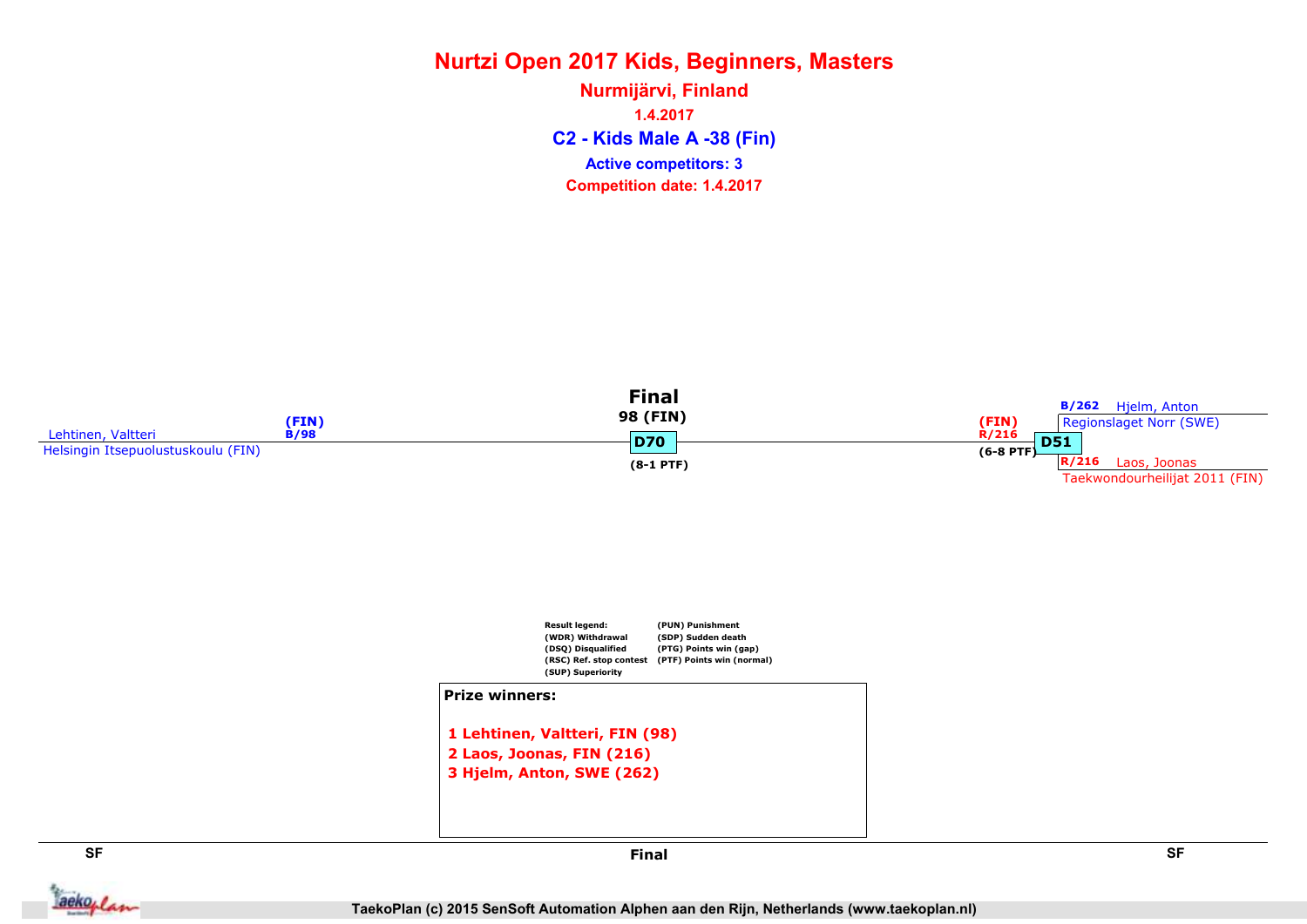C2 - Kids Male A -44 (Fly) Nurmijärvi, Finland 1.4.2017 Competition date: 1.4.2017 Active competitors: 10



aekoplan

TaekoPlan (c) 2015 SenSoft Automation Alphen aan den Rijn, Netherlands (www.taekoplan.nl)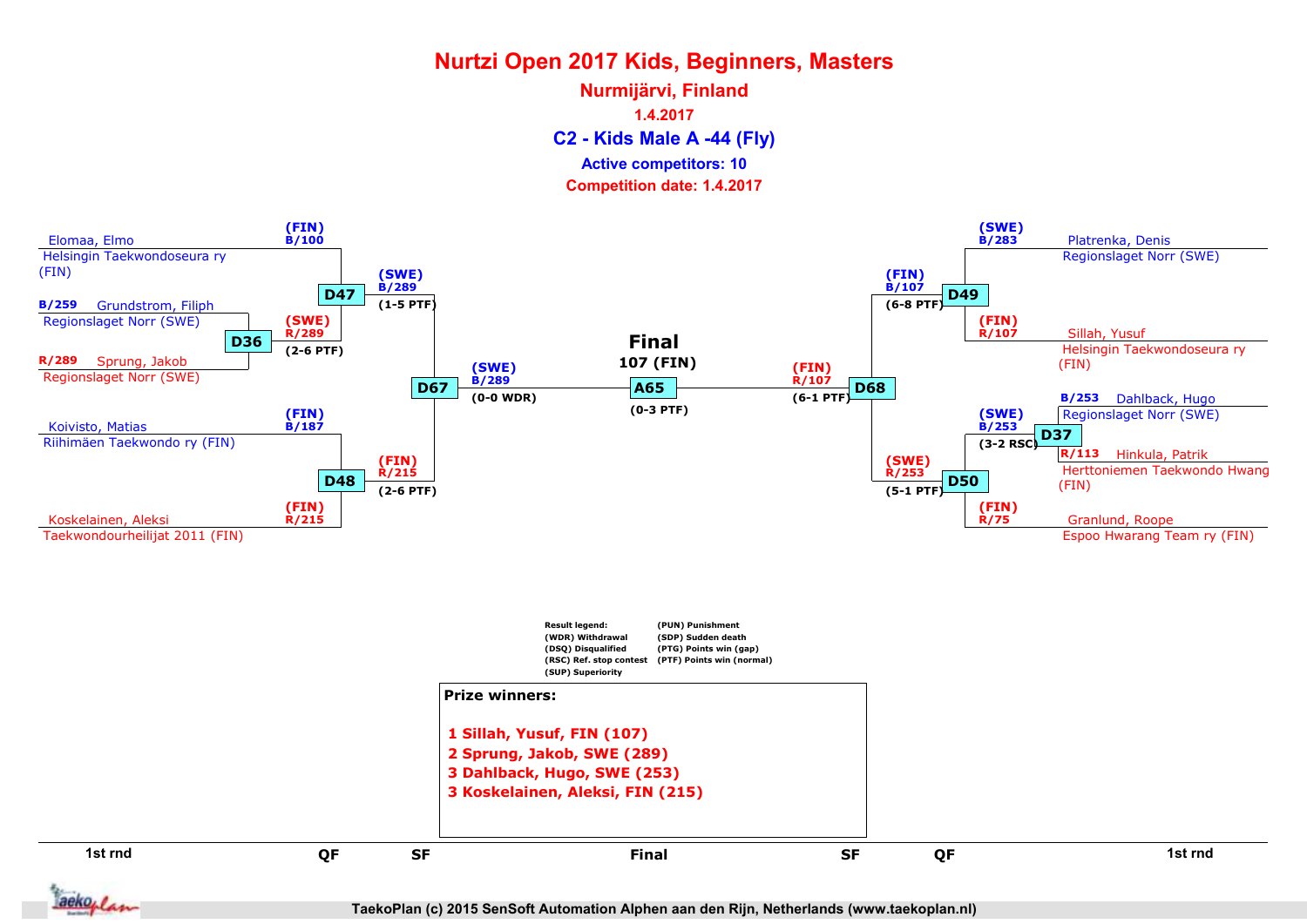C2 - Kids Male A -50 (Bantam) Nurmijärvi, Finland 1.4.2017 Competition date: 1.4.2017 Active competitors: 7

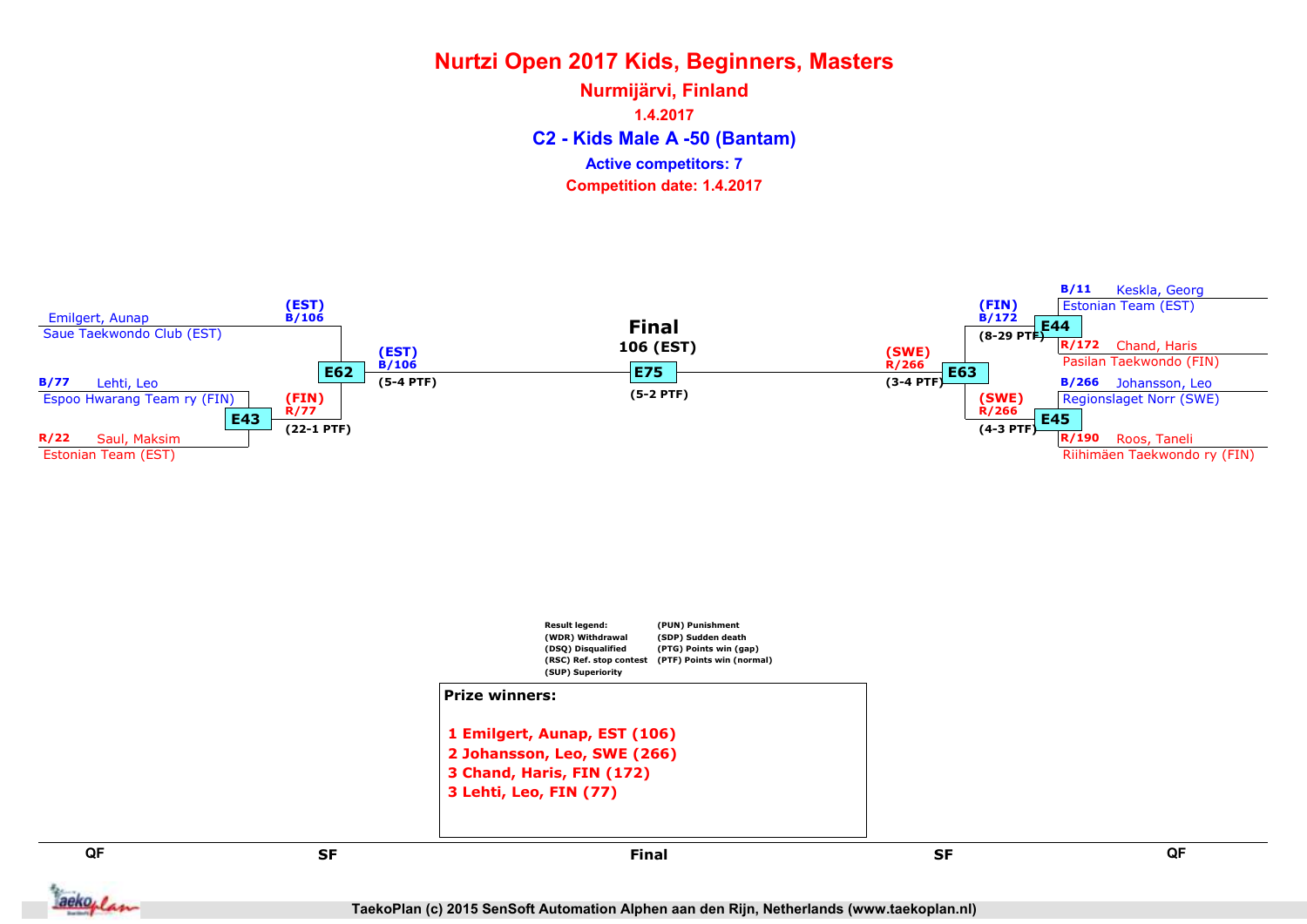C2 - Kids Male A -56 (Feather) Nurmijärvi, Finland 1.4.2017 Competition date: 1.4.2017 Active competitors: 5

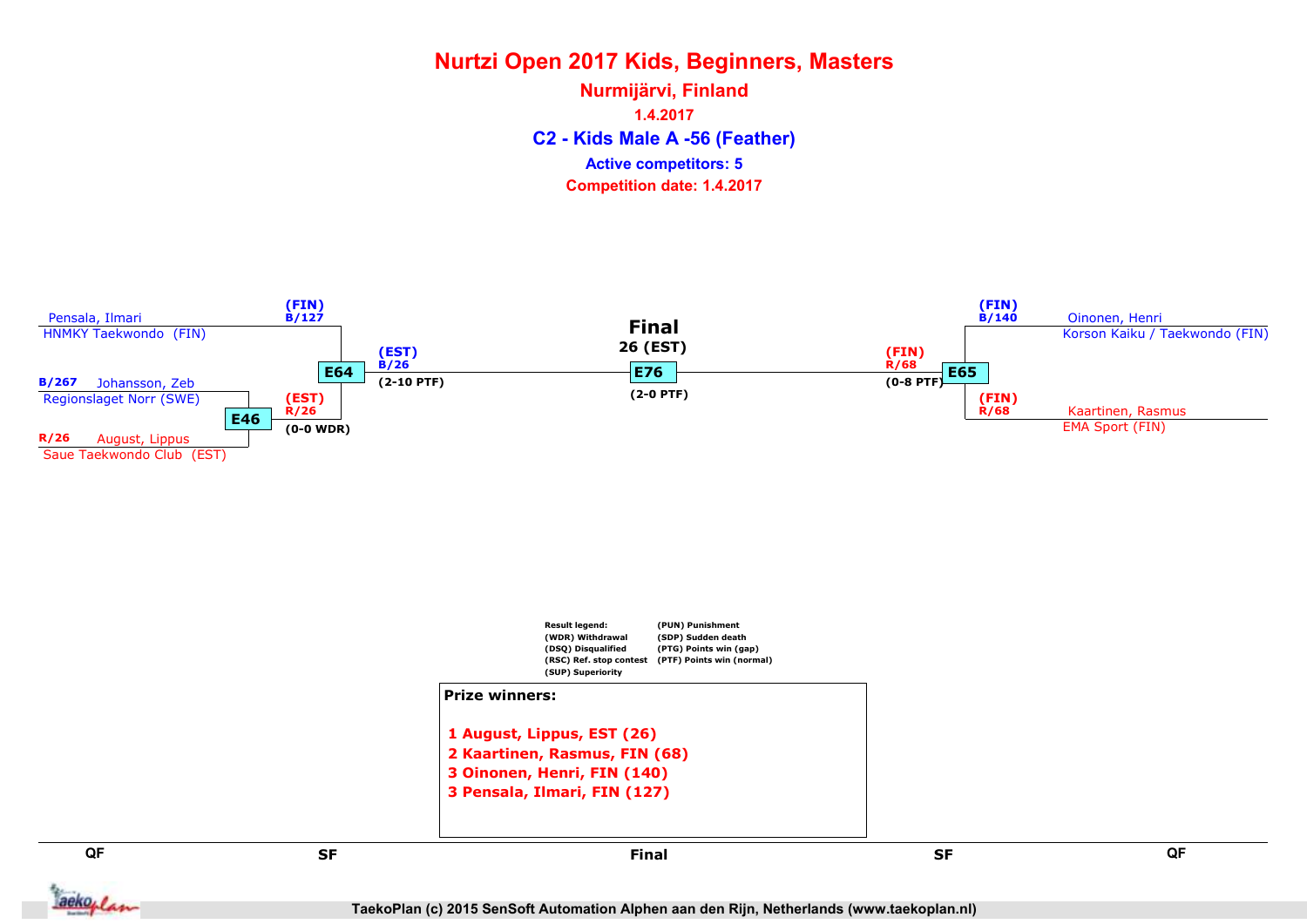C2 - Kids Male A -62 (Light) Nurmijärvi, Finland 1.4.2017 Competition date: 1.4.2017 Active competitors: 3



aekoplan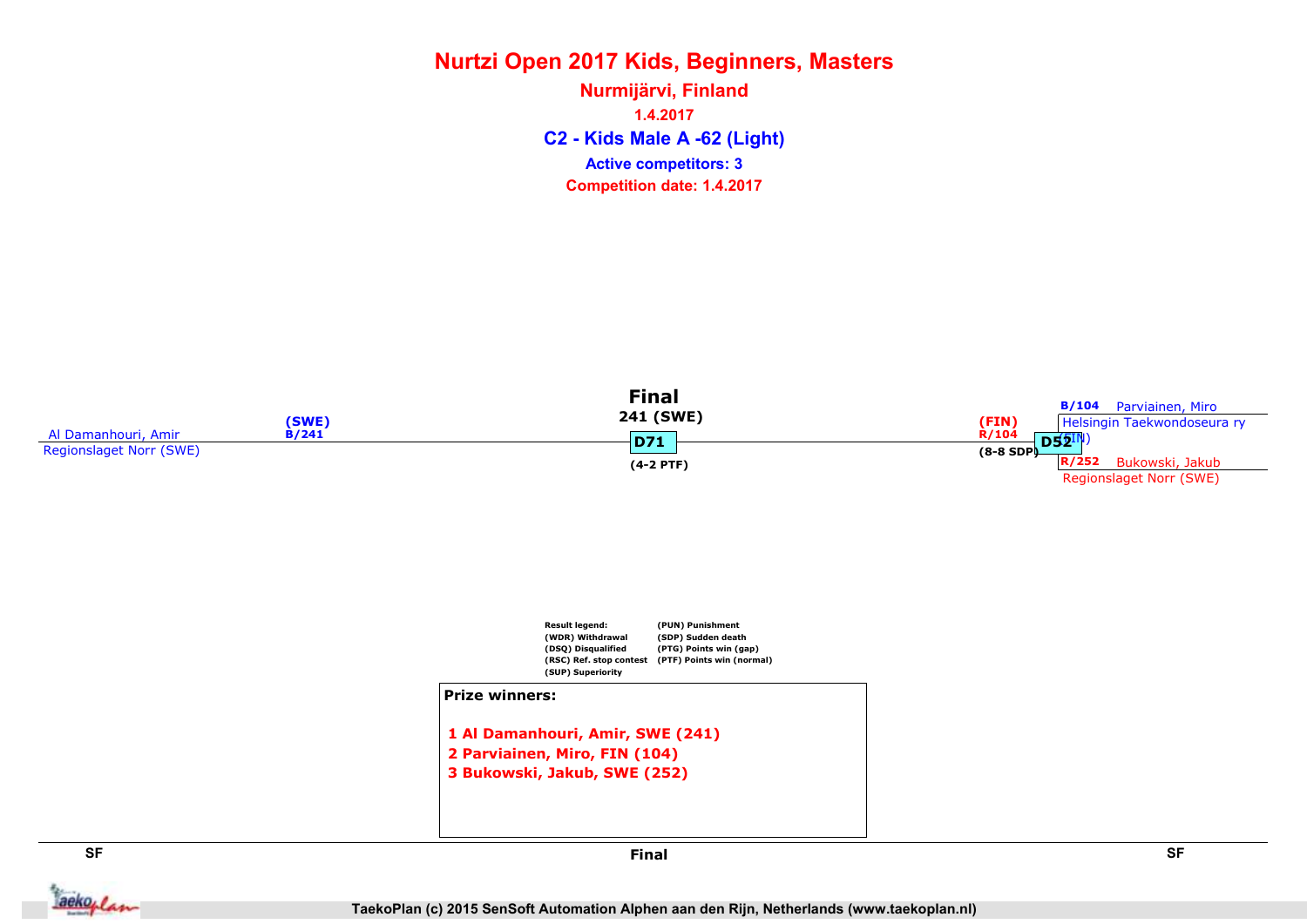C2 - Kids Male A +62 (Welter) Nurmijärvi, Finland 1.4.2017 Competition date: 1.4.2017 Active competitors: 5

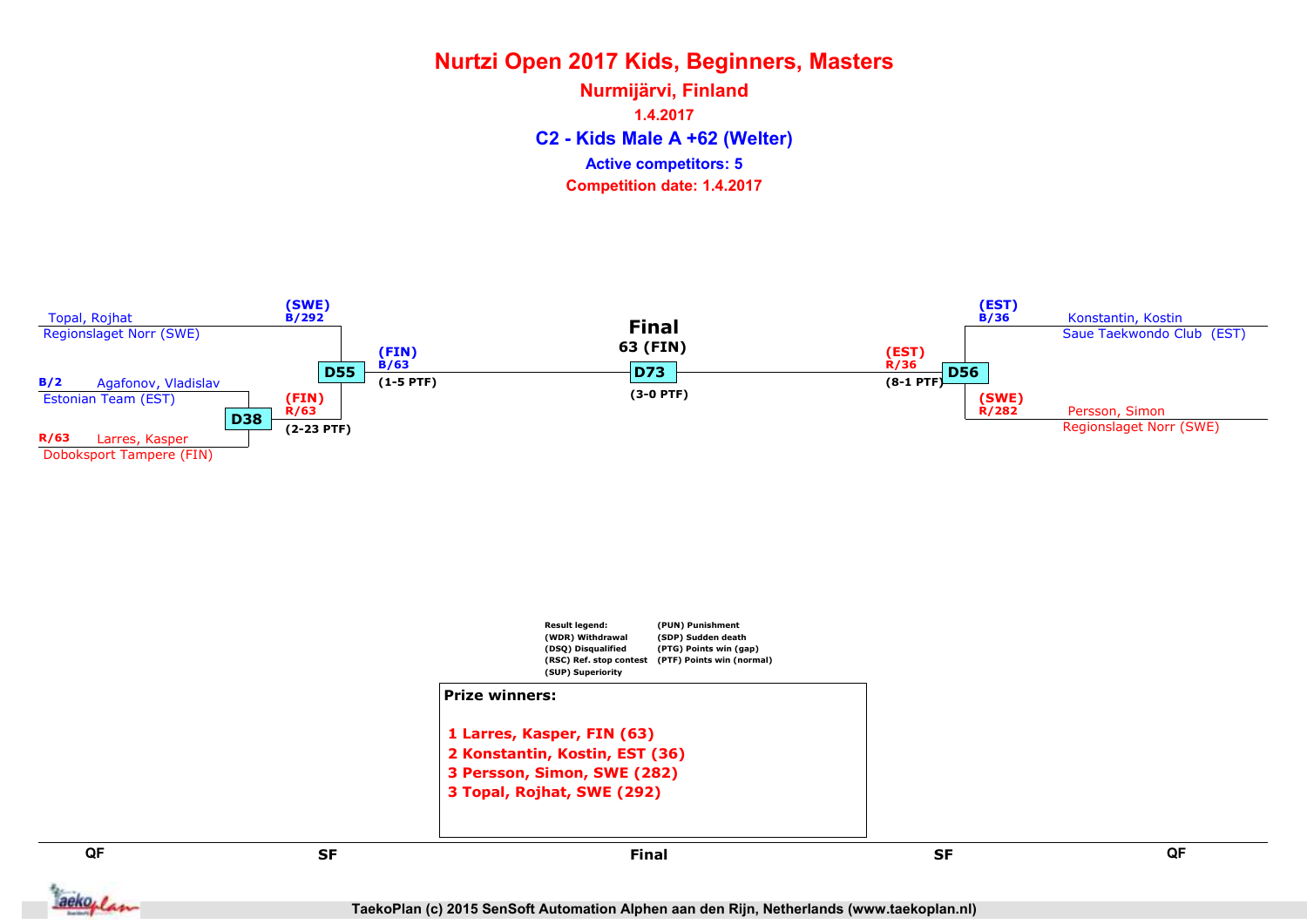C2 - Kids Female A -36 (Fin) Nurmijärvi, Finland 1.4.2017 Competition date: 1.4.2017 Active competitors: 5

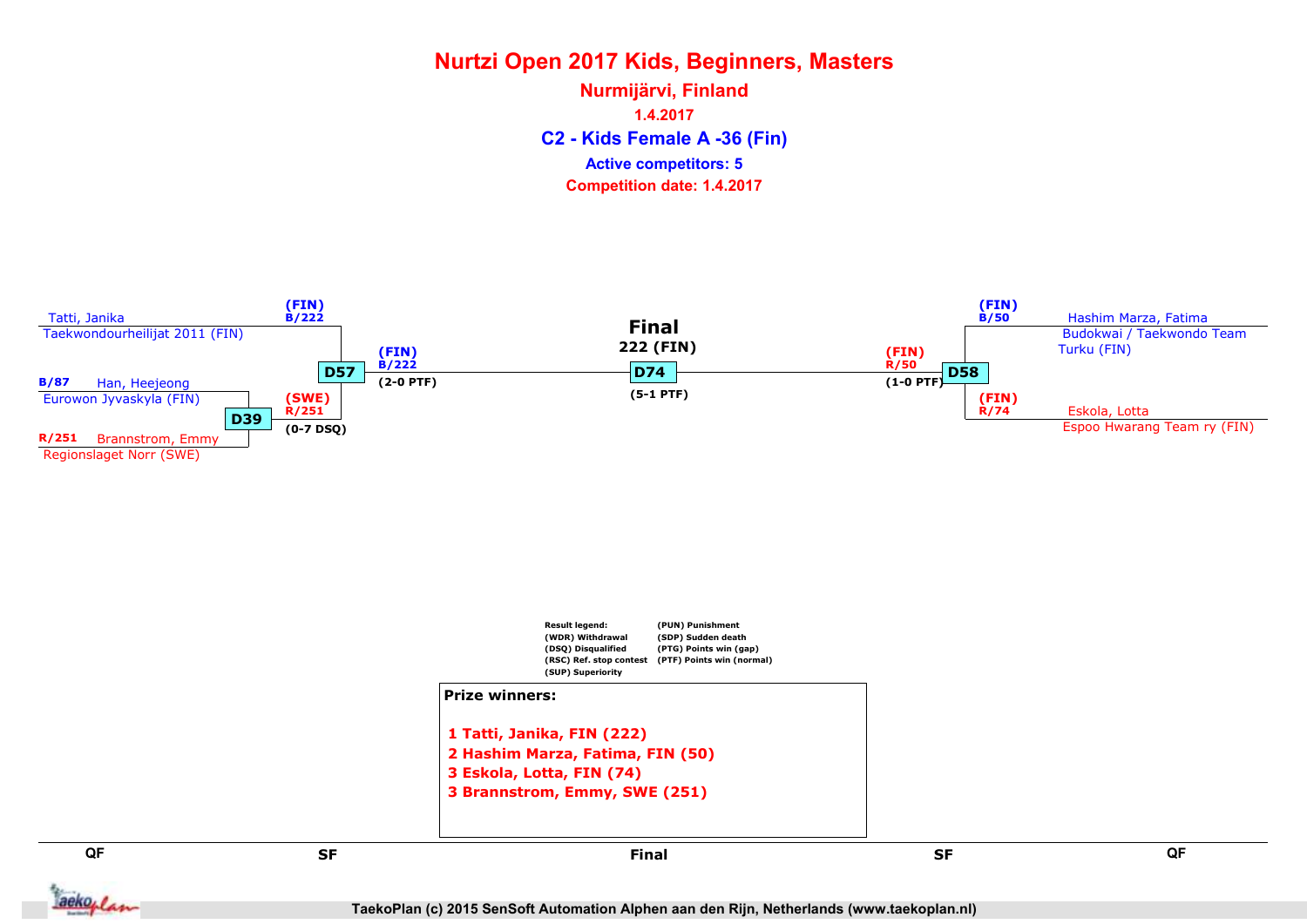C2 - Kids Female A -42 (Fly) Nurmijärvi, Finland 1.4.2017 Competition date: 1.4.2017 Active competitors: 7

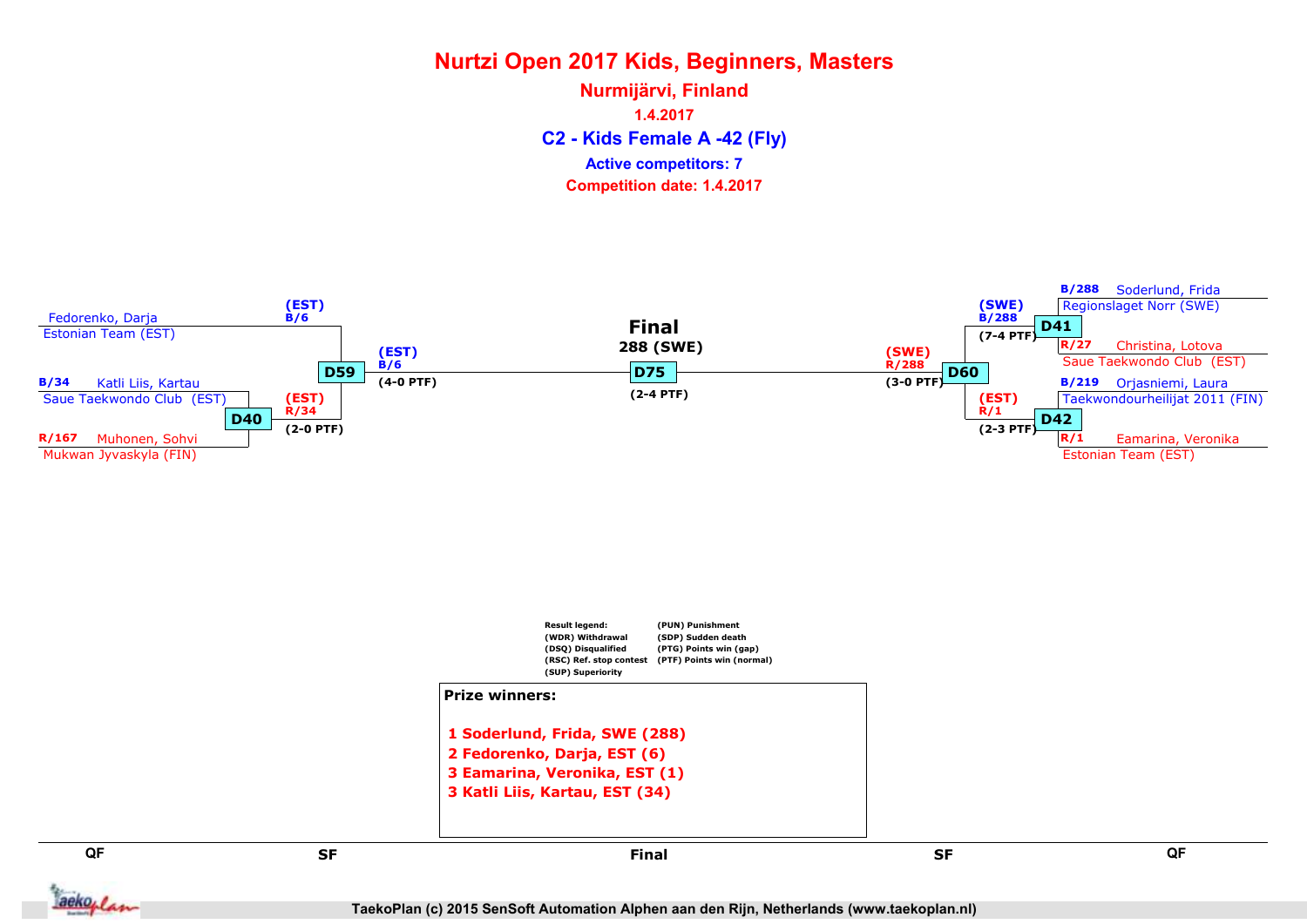#### C2 - Kids Female A -48 (Bantam) Nurmijärvi, Finland 1.4.2017 Competition date: 1.4.2017 Active competitors: 11



aekoplan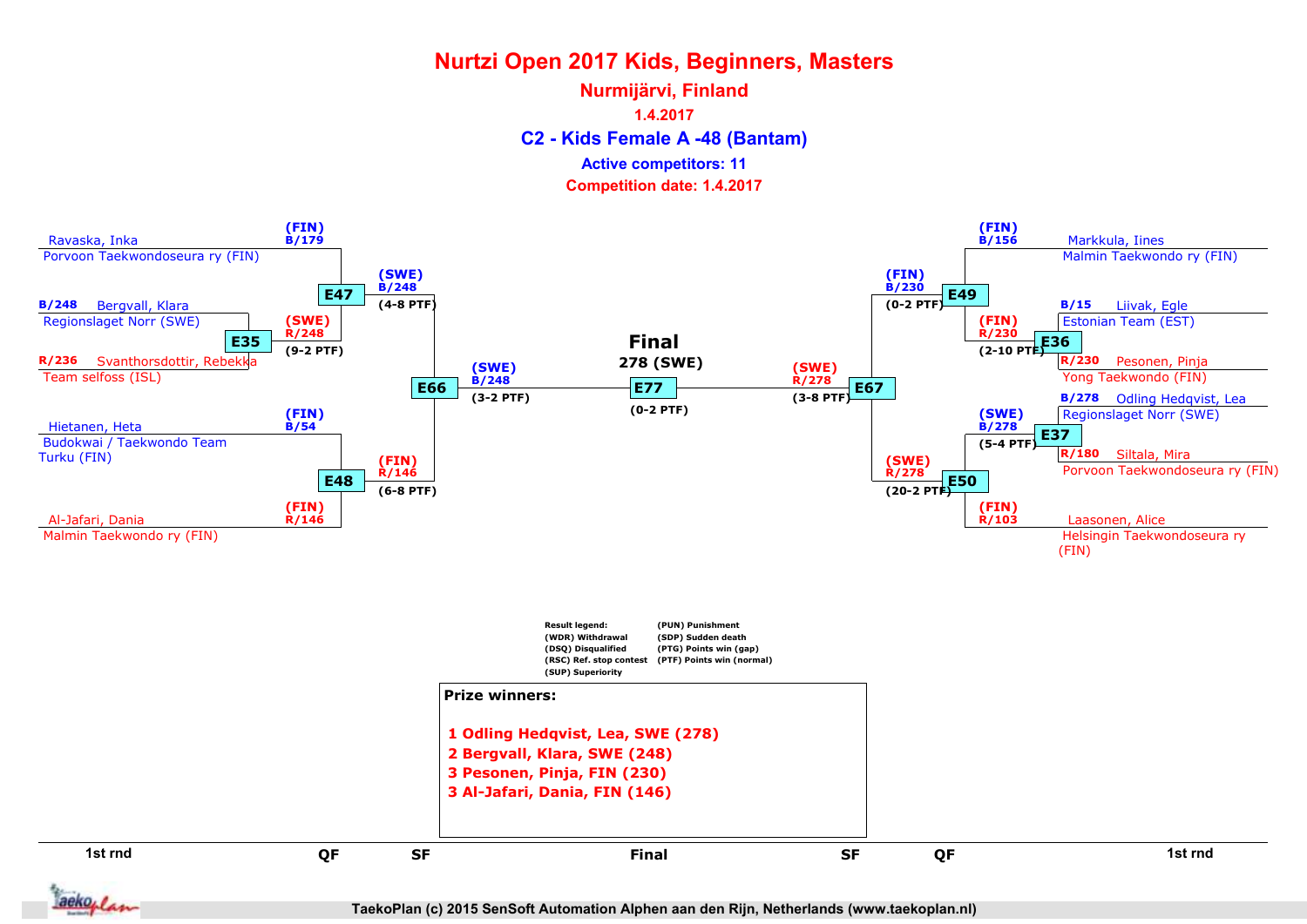#### C2 - Kids Female A -52 (Feather) Nurmijärvi, Finland 1.4.2017 Competition date: 1.4.2017 Active competitors: 9



TaekoPlan (c) 2015 SenSoft Automation Alphen aan den Rijn, Netherlands (www.taekoplan.nl)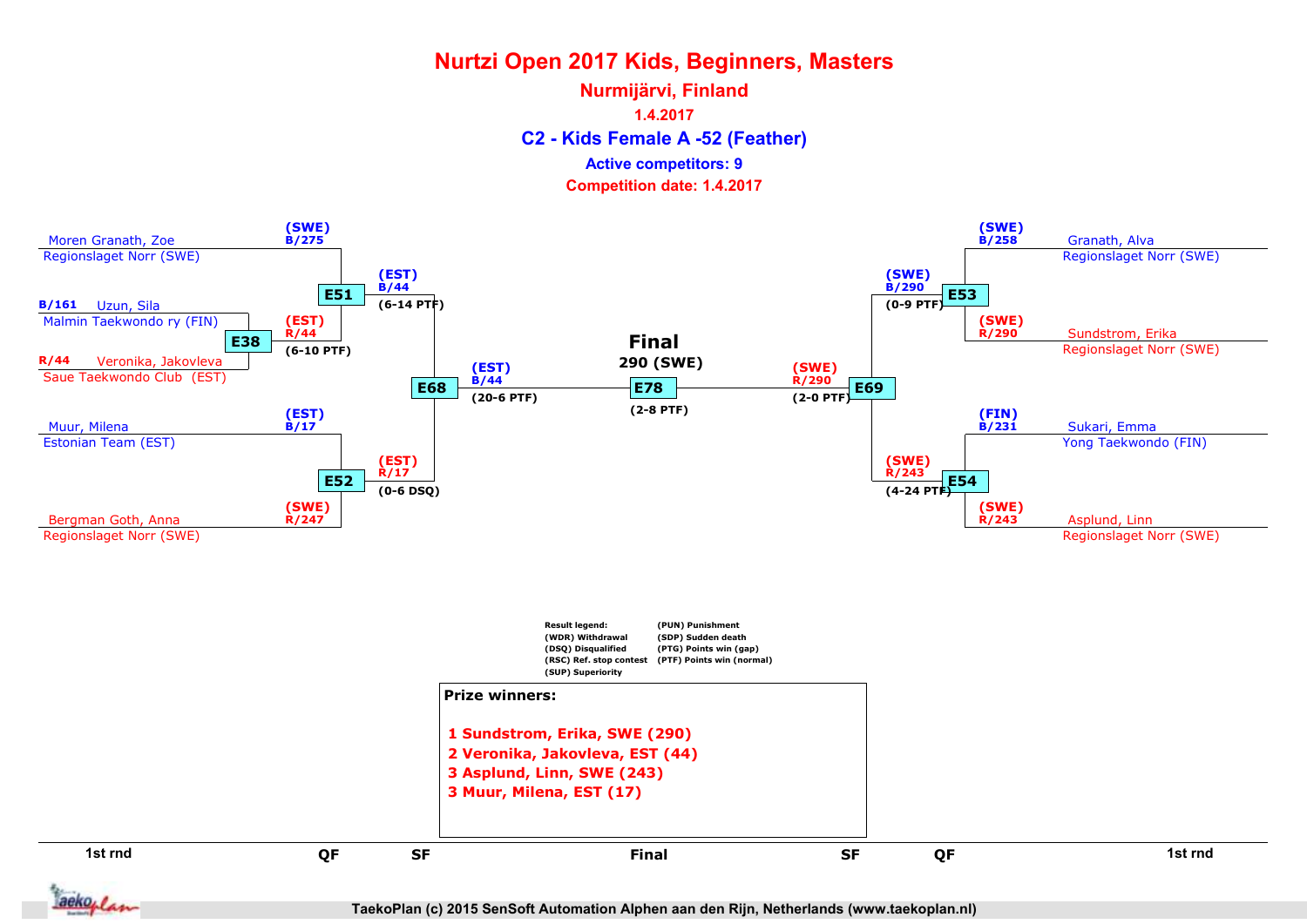C2 - Kids Female A -58 (Light) Nurmijärvi, Finland 1.4.2017 Competition date: 1.4.2017 Active competitors: 4

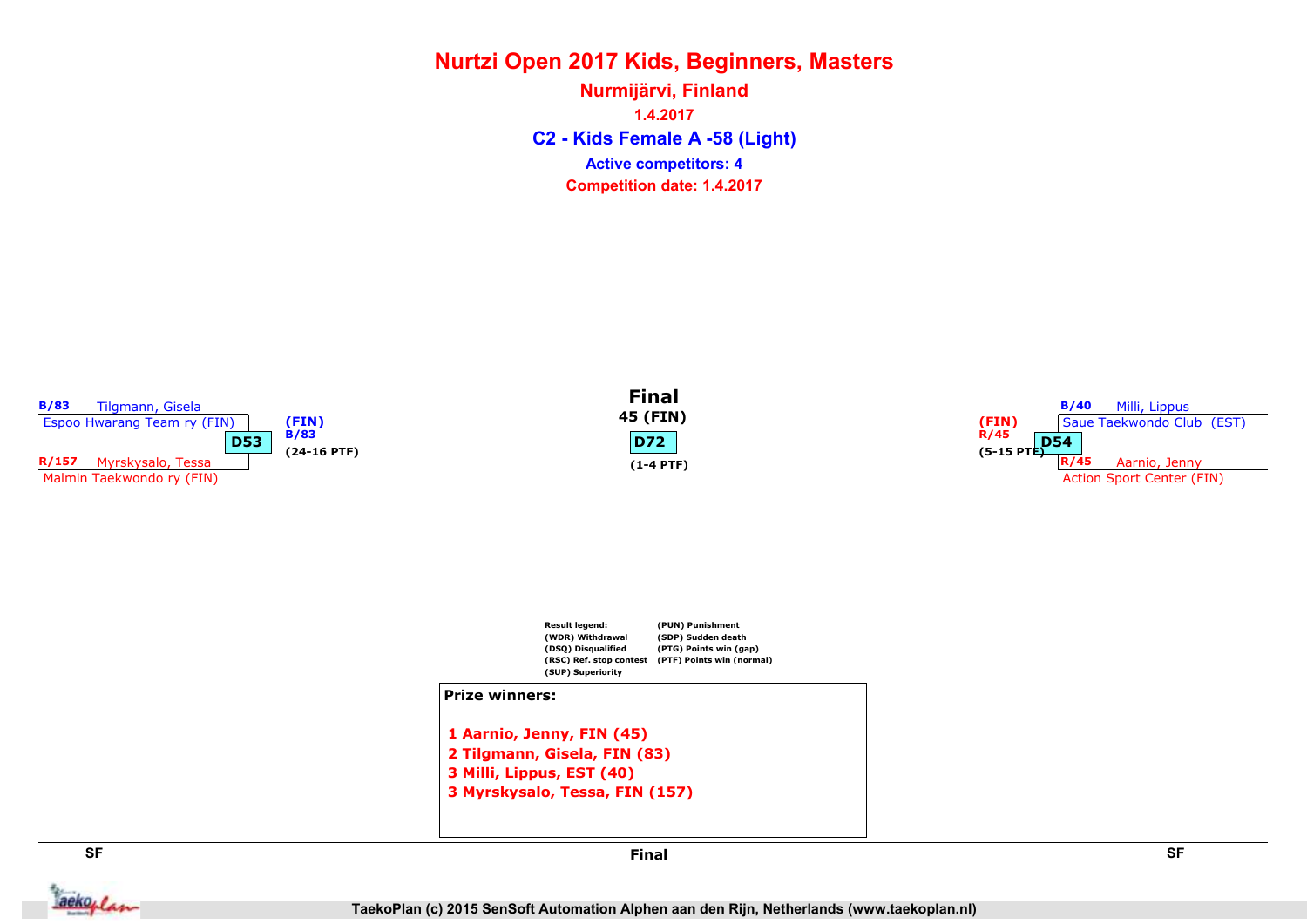C2 - Kids Female A +58 (Welter) Nurmijärvi, Finland 1.4.2017 Competition date: 1.4.2017 Active competitors: 5

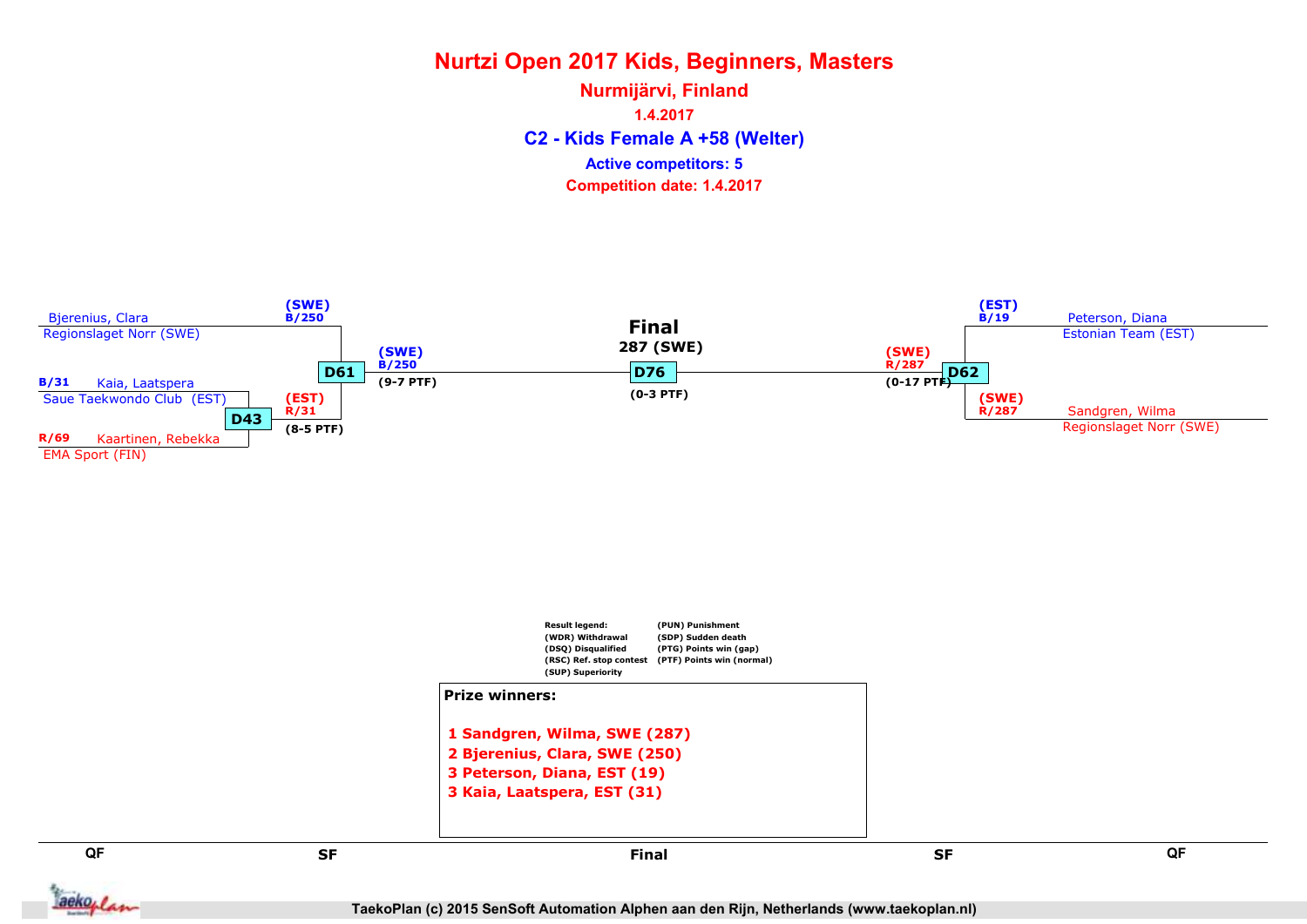B2 - Juniors Male A -48 Nurmijärvi, Finland 1.4.2017 Competition date: 1.4.2017 Active competitors: 2





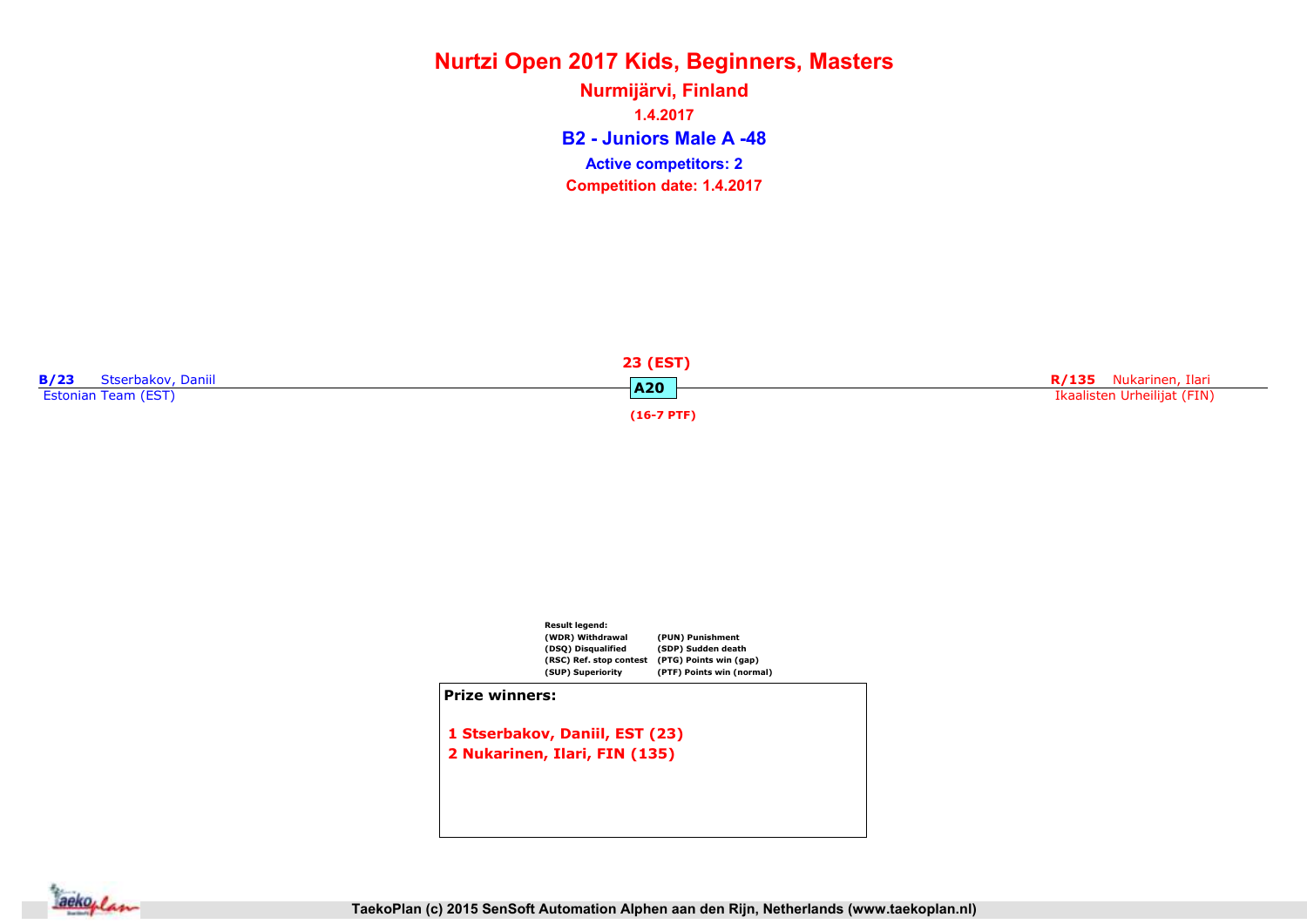B2 - Juniors Male A -55 Nurmijärvi, Finland 1.4.2017 Competition date: 1.4.2017 Active competitors: 6

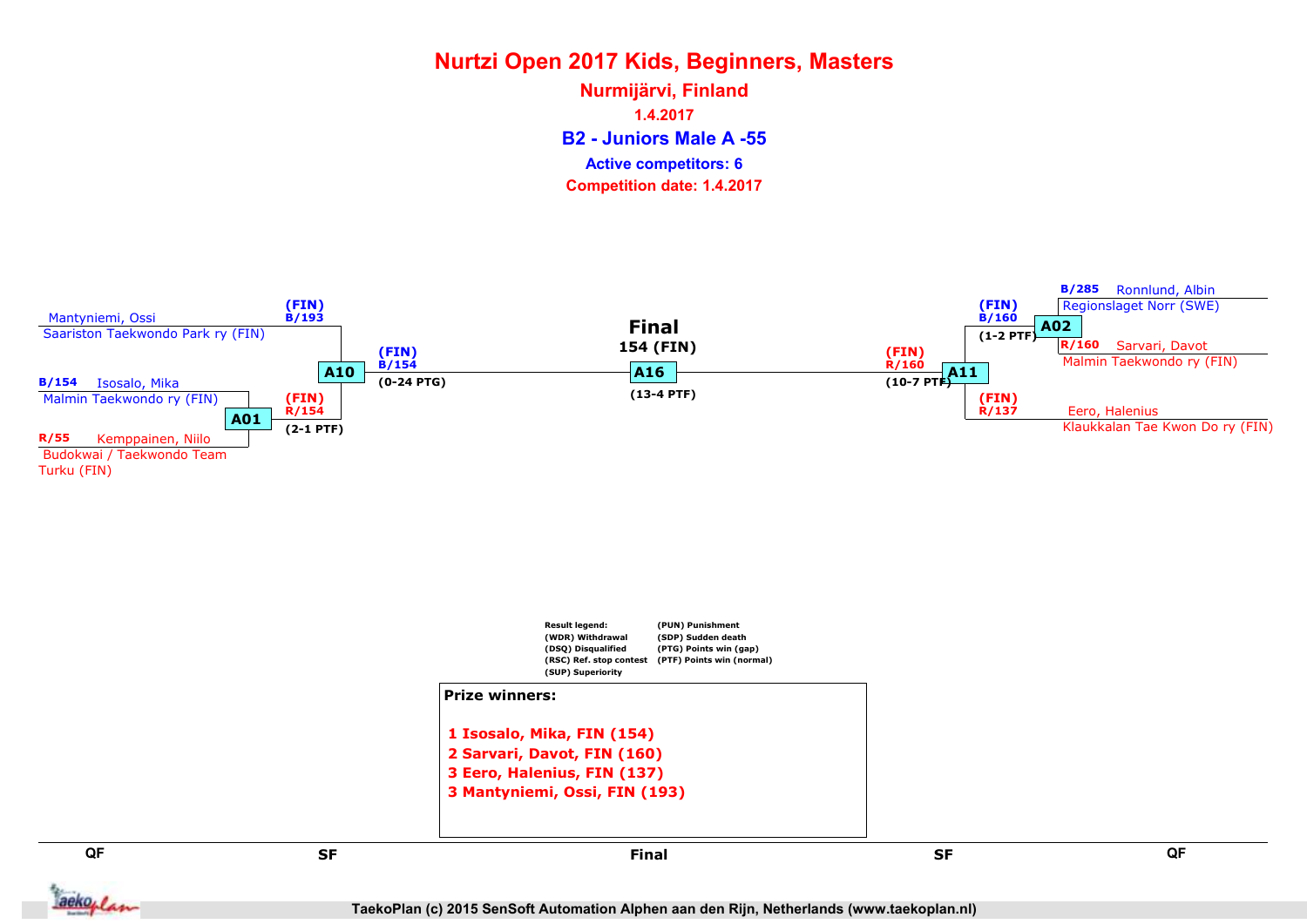B2 - Juniors Male A -63 Nurmijärvi, Finland 1.4.2017 Competition date: 1.4.2017 Active competitors: 7

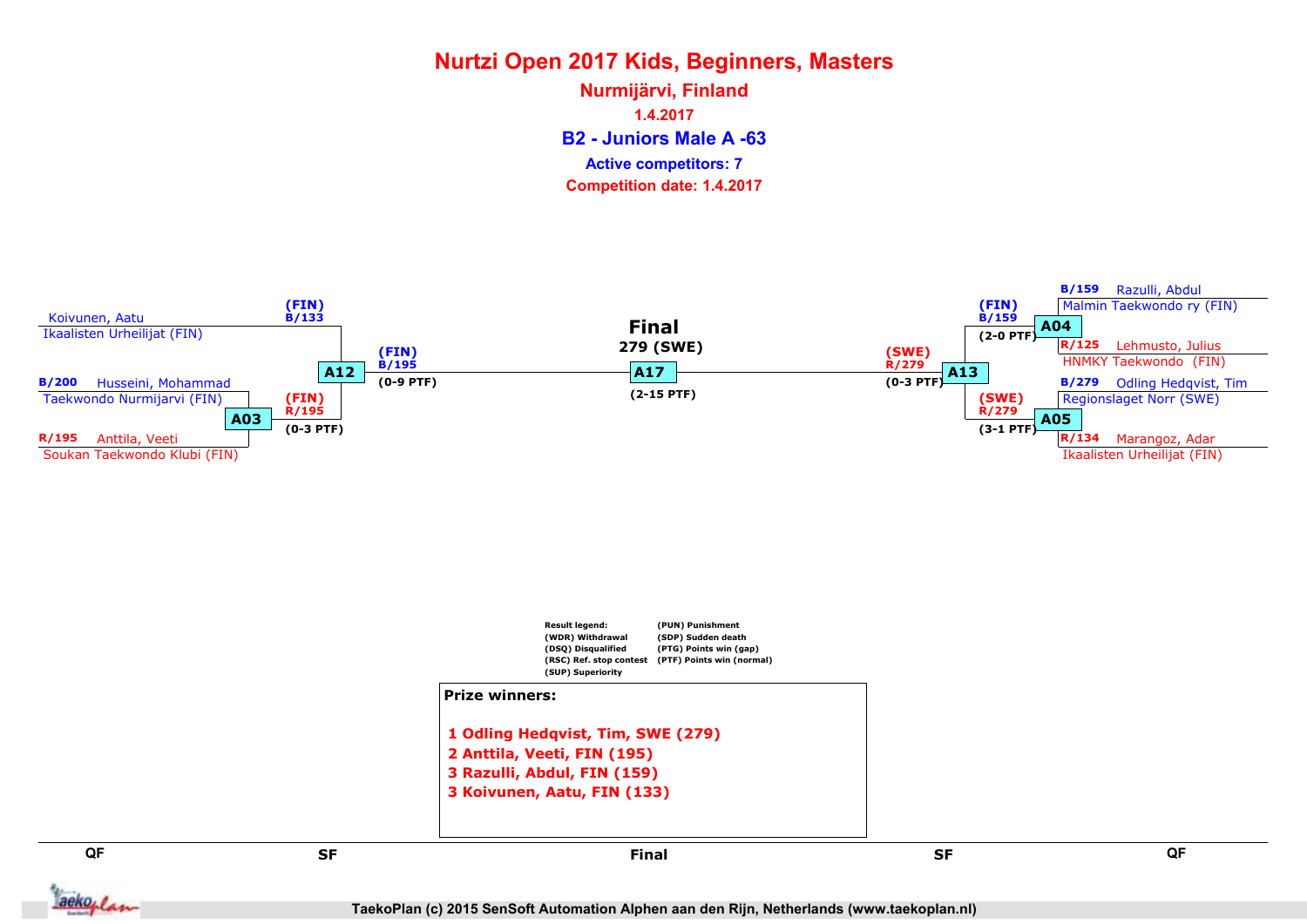B2 - Juniors Male A -73 Nurmijärvi, Finland 1.4.2017 Active competitors: 11

Competition date: 1.4.2017



aekoplan

TaekoPlan (c) 2015 SenSoft Automation Alphen aan den Rijn, Netherlands (www.taekoplan.nl)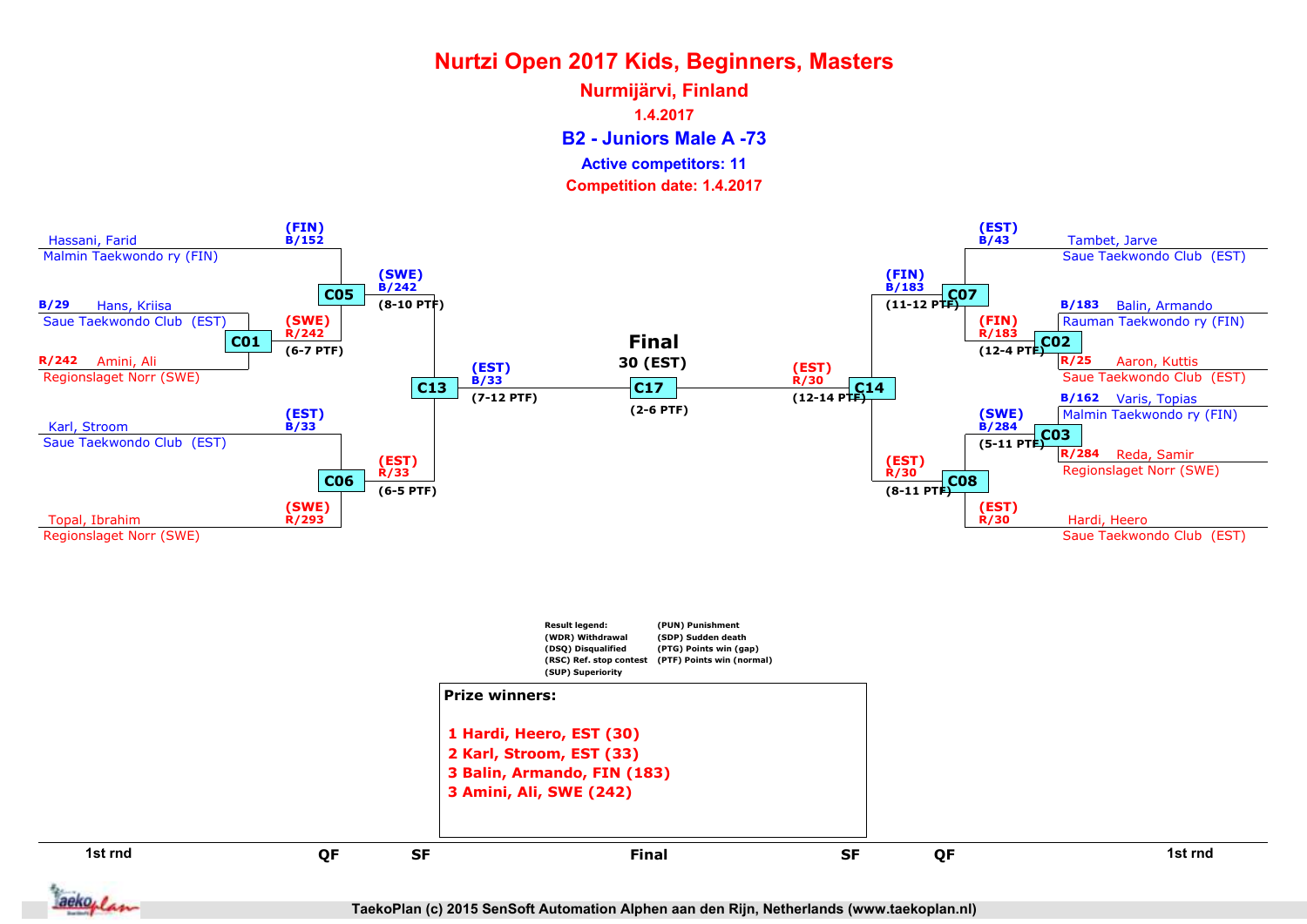B2 - Juniors Female A -55 Nurmijärvi, Finland 1.4.2017 Competition date: 1.4.2017 Active competitors: 9



TaekoPlan (c) 2015 SenSoft Automation Alphen aan den Rijn, Netherlands (www.taekoplan.nl)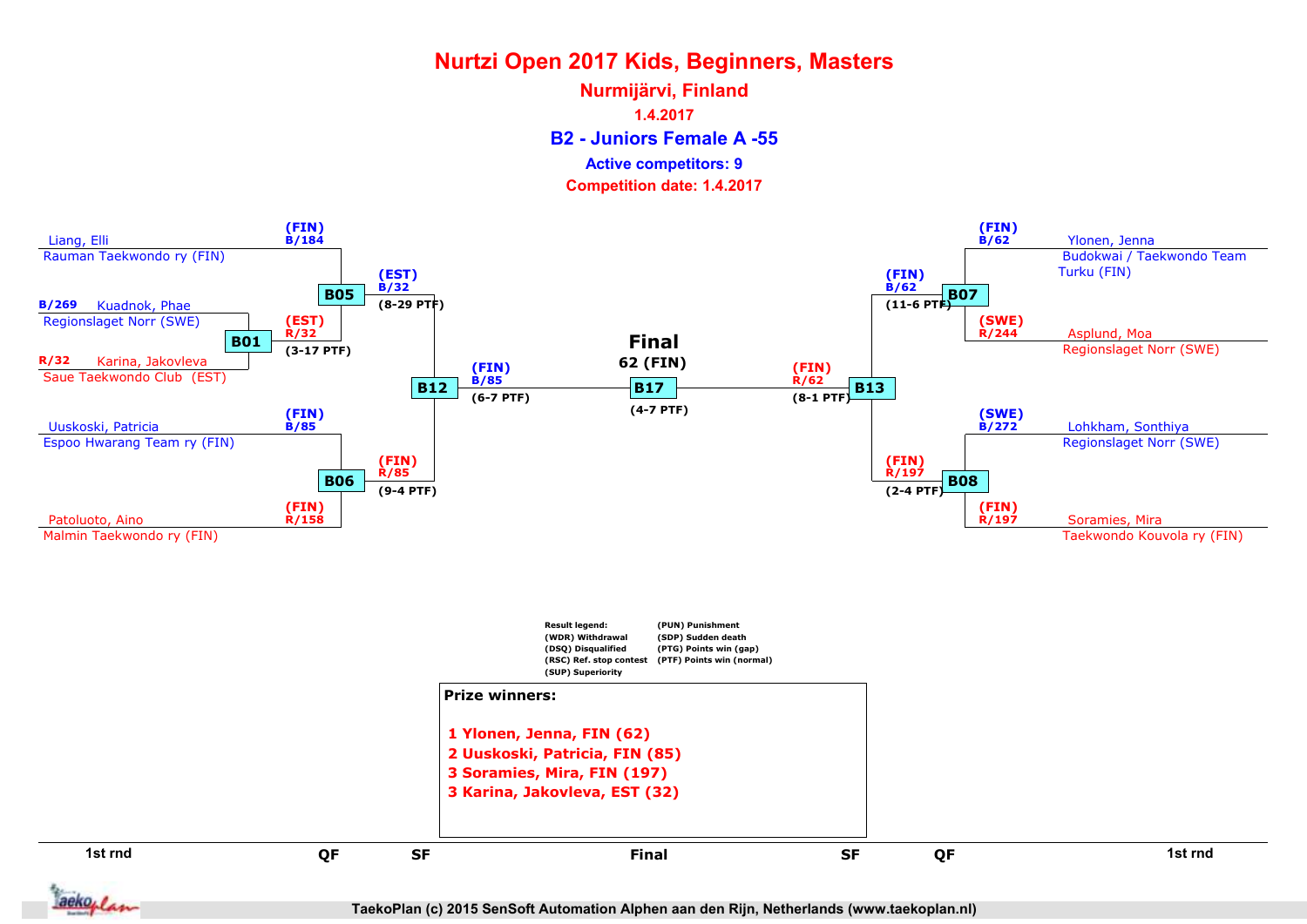B2 - Juniors Female A -63 Nurmijärvi, Finland 1.4.2017 Competition date: 1.4.2017 Active competitors: 8

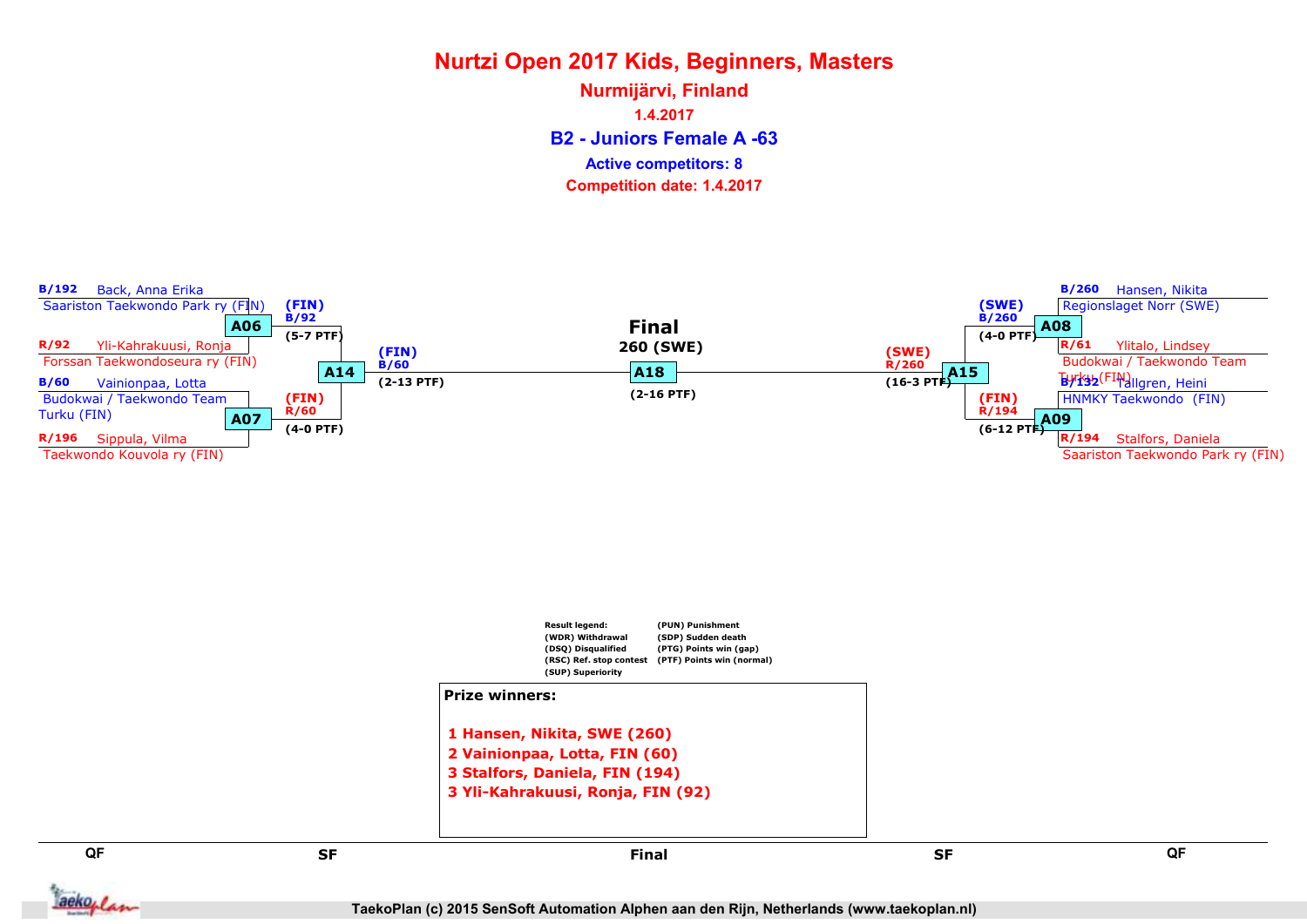B2 - Juniors Female A +63 Nurmijärvi, Finland 1.4.2017 Competition date: 1.4.2017 Active competitors: 7



aekoplan

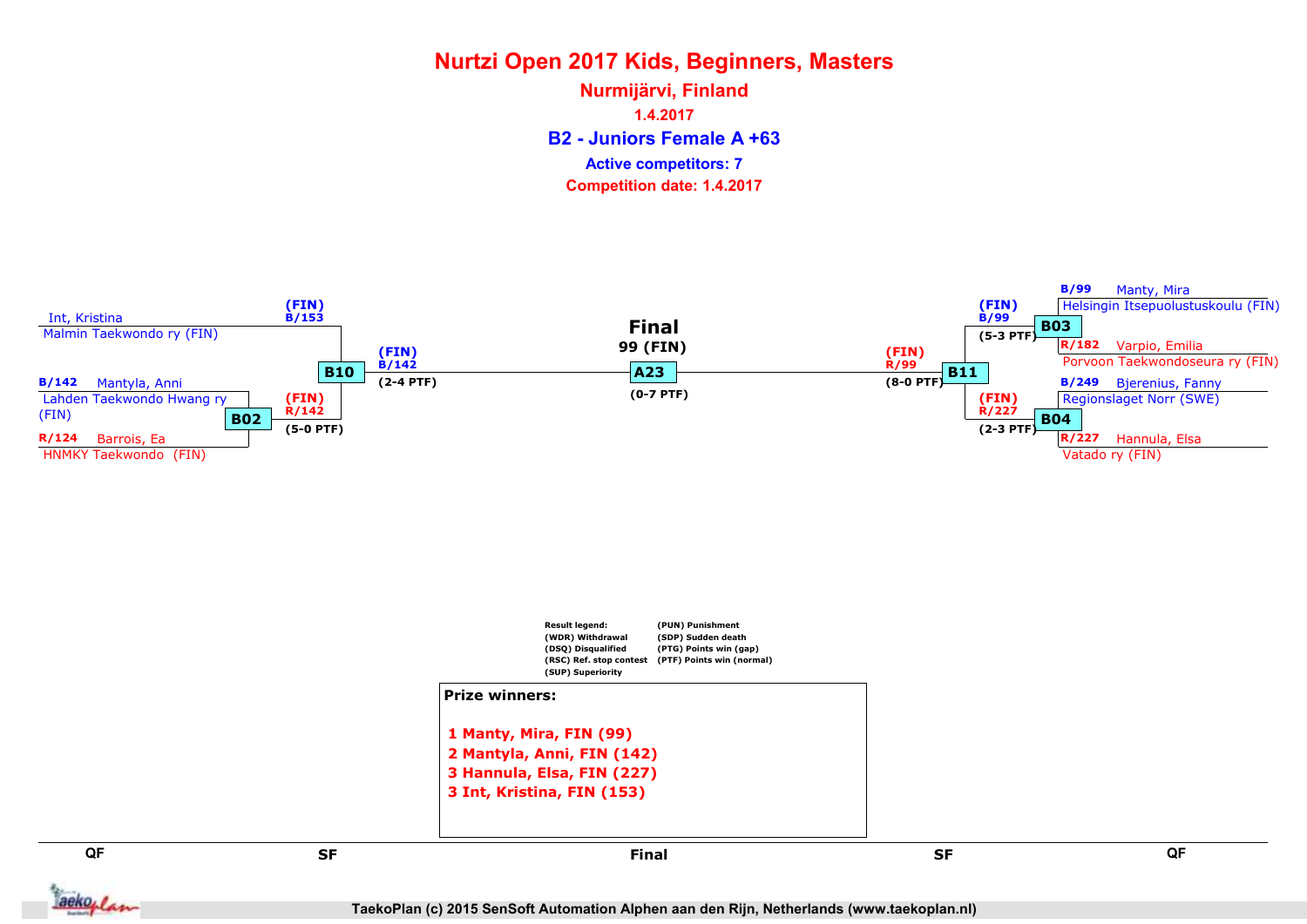H - Beginners Male A -58 Nurmijärvi, Finland 1.4.2017 Competition date: 1.4.2017 Active competitors: 2





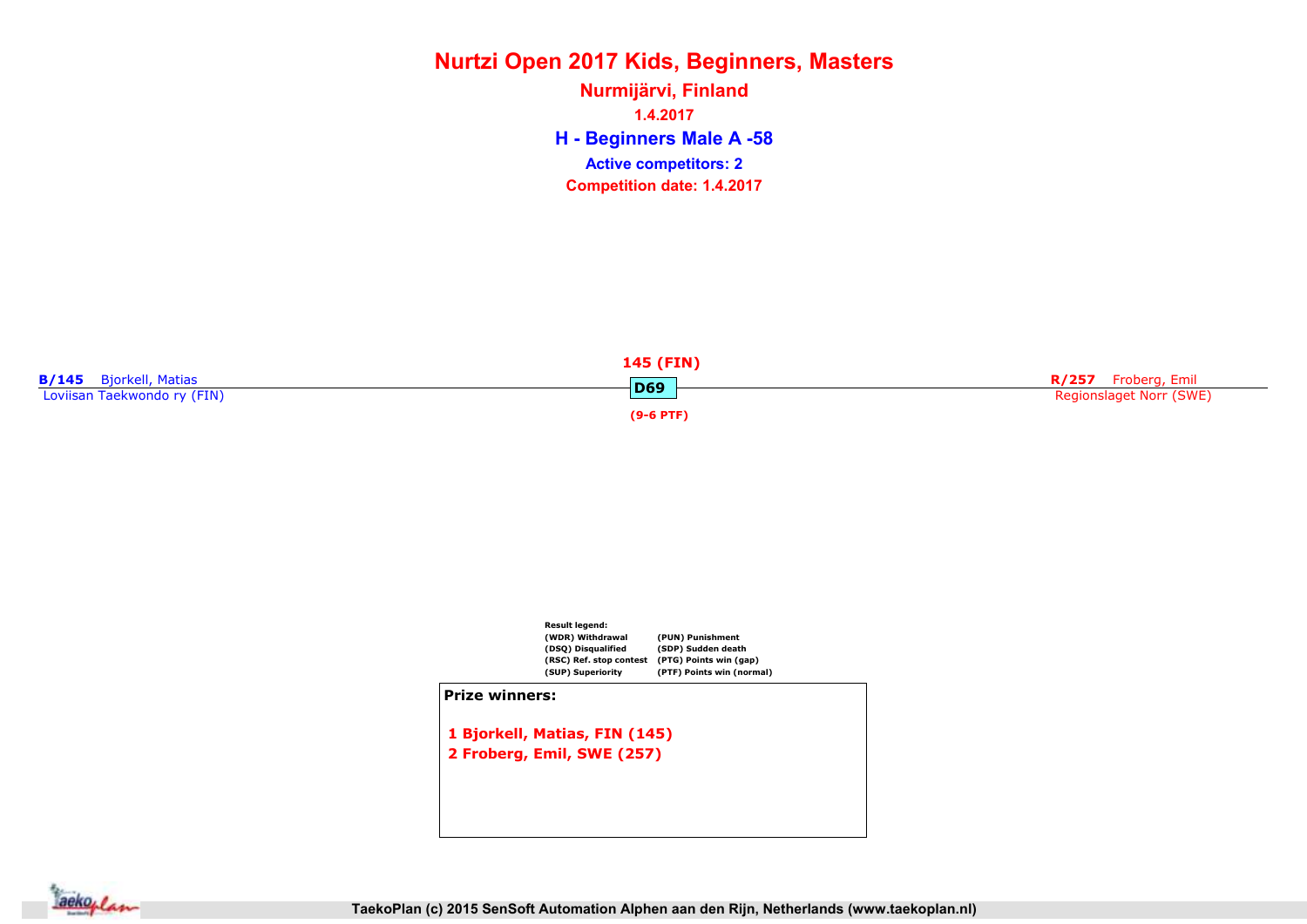H - Beginners Male A -68 Nurmijärvi, Finland 1.4.2017 Competition date: 1.4.2017 Active competitors: 5



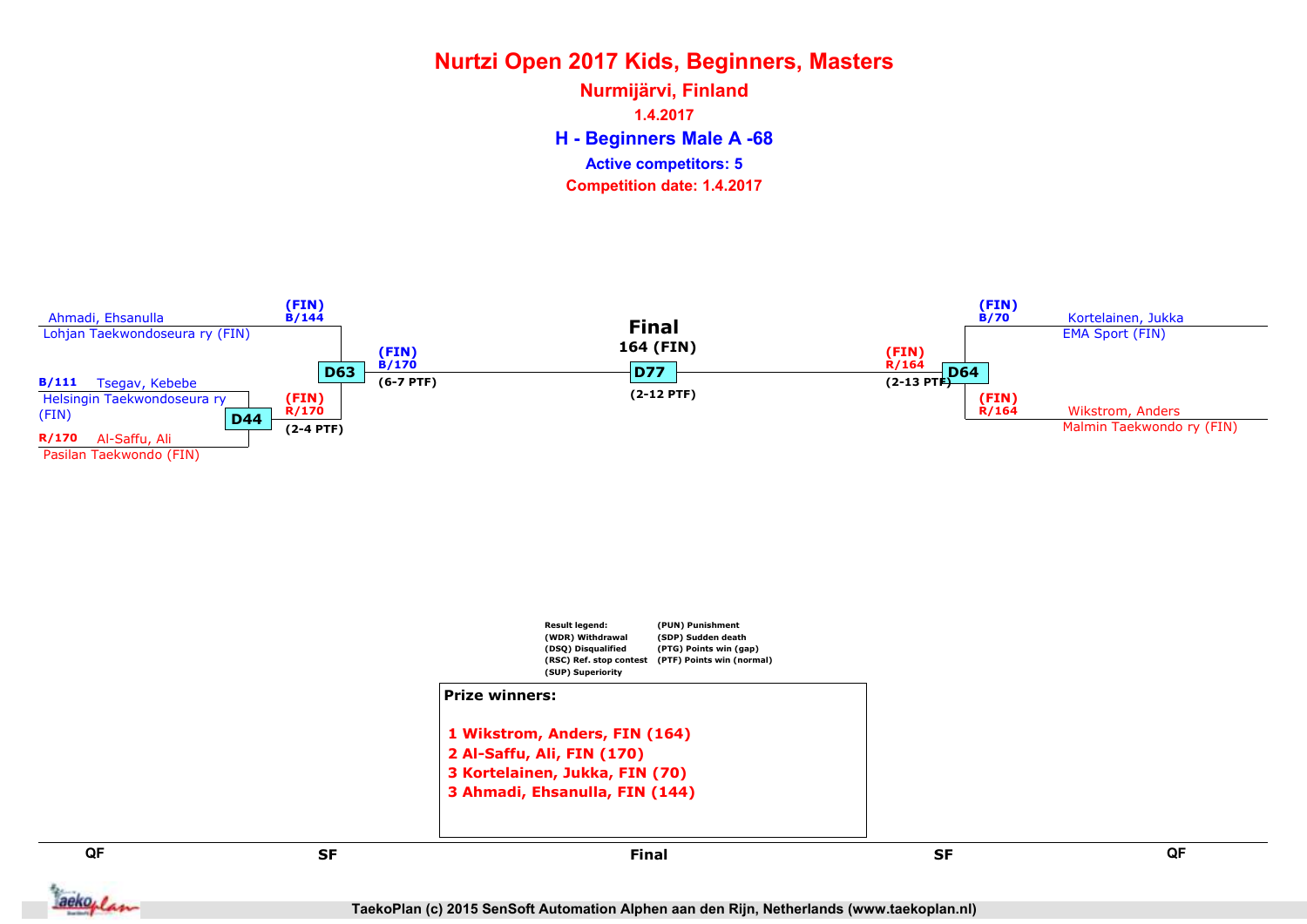H - Beginners Male A -80 Nurmijärvi, Finland 1.4.2017 Active competitors: 12

Competition date: 1.4.2017



TaekoPlan (c) 2015 SenSoft Automation Alphen aan den Rijn, Netherlands (www.taekoplan.nl)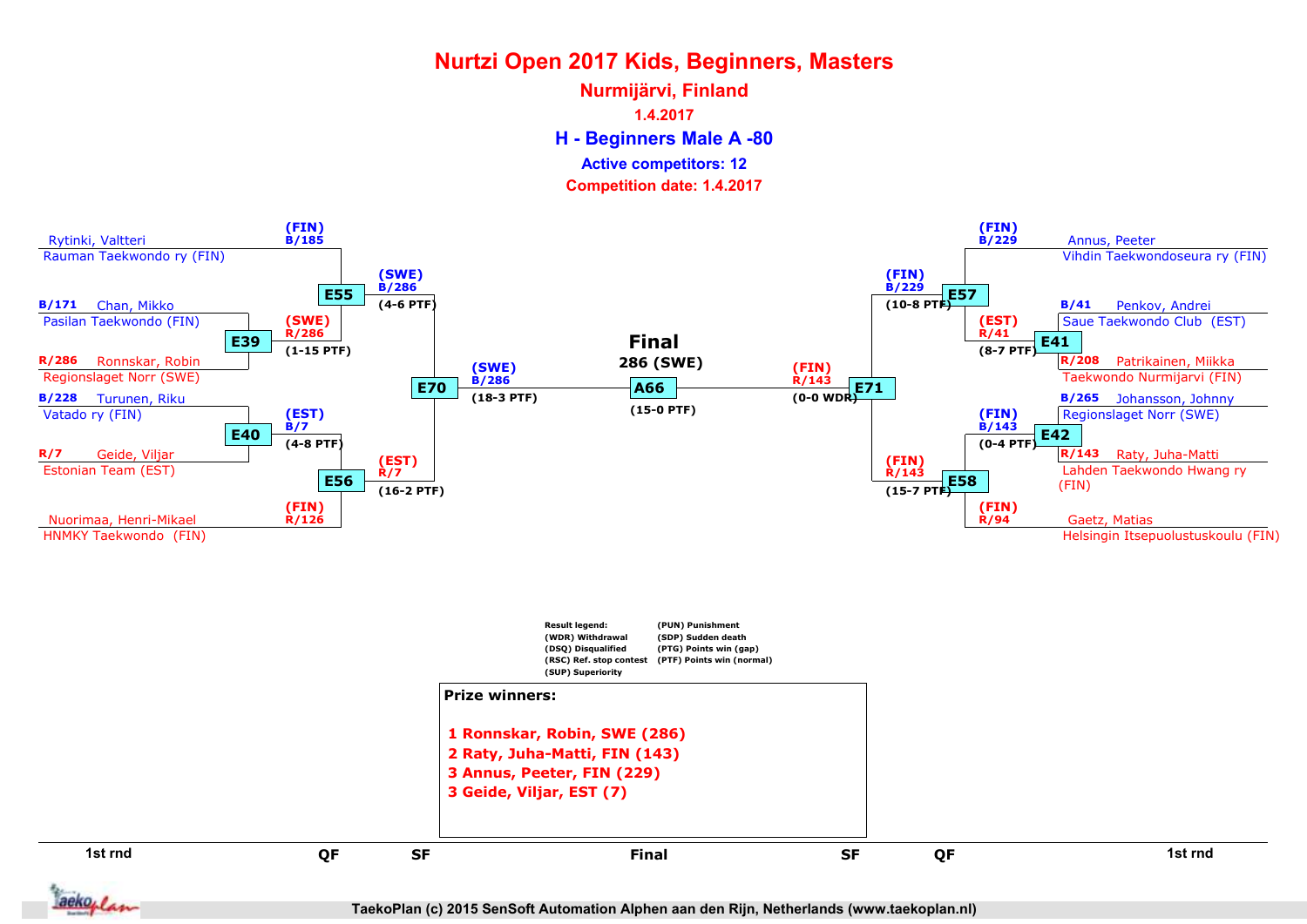H - Beginners Male A +80 Nurmijärvi, Finland 1.4.2017 Competition date: 1.4.2017 Active competitors: 3



**Jackoplan**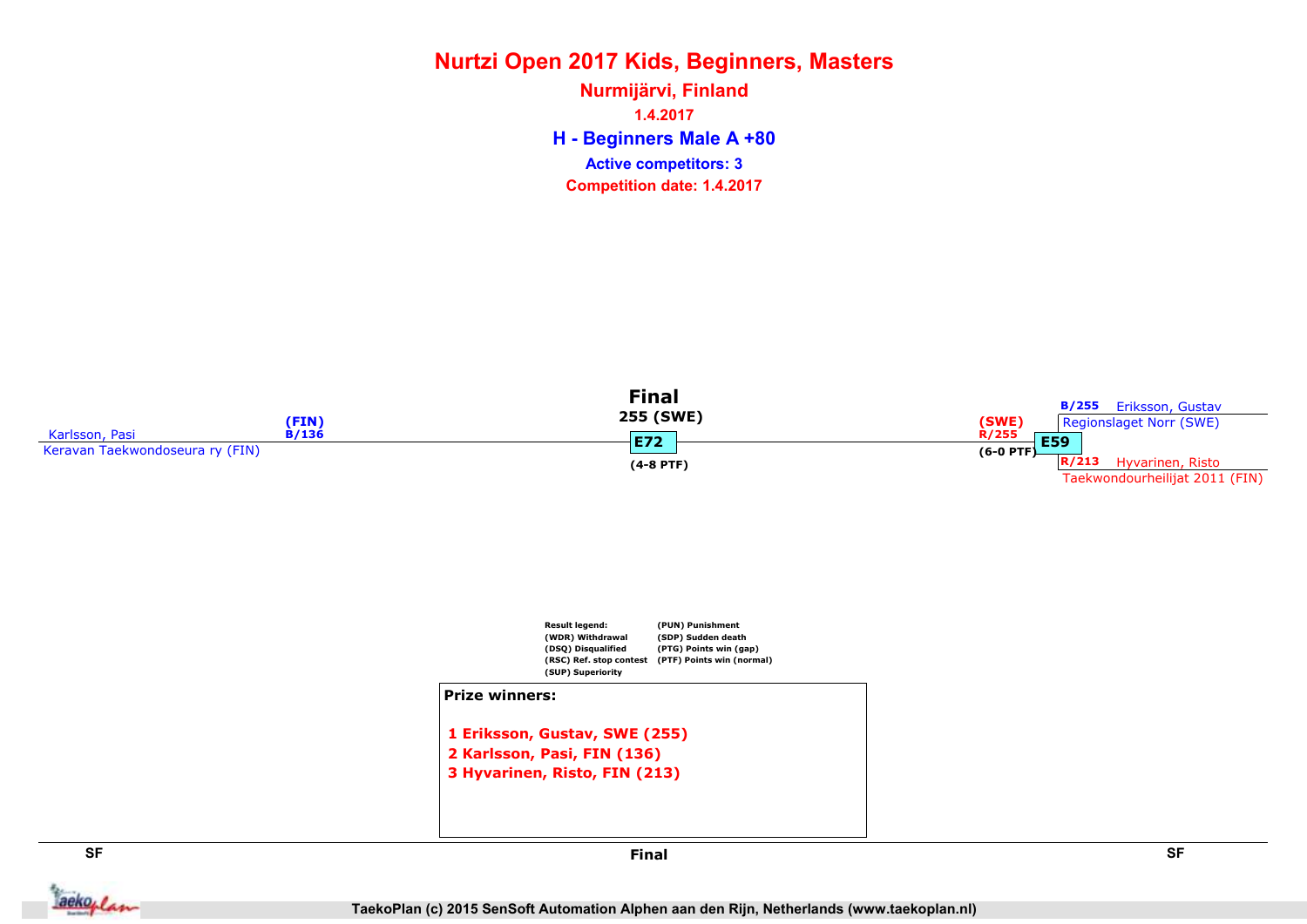H - Beginners Female A -57 Nurmijärvi, Finland 1.4.2017 Competition date: 1.4.2017 Active competitors: 3



aekoplan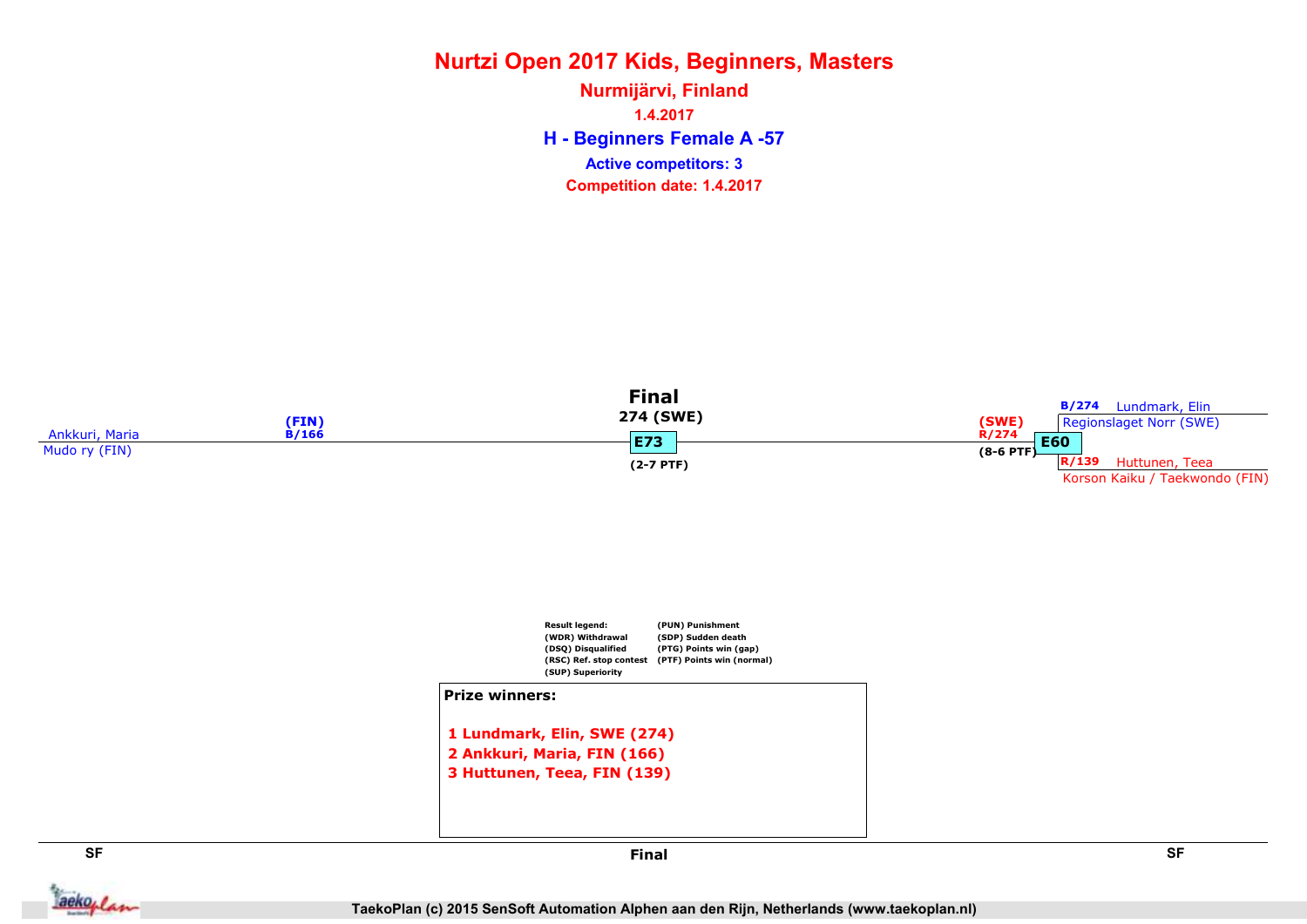H - Beginners Female A -67 Nurmijärvi, Finland 1.4.2017 Competition date: 1.4.2017 Active competitors: 6

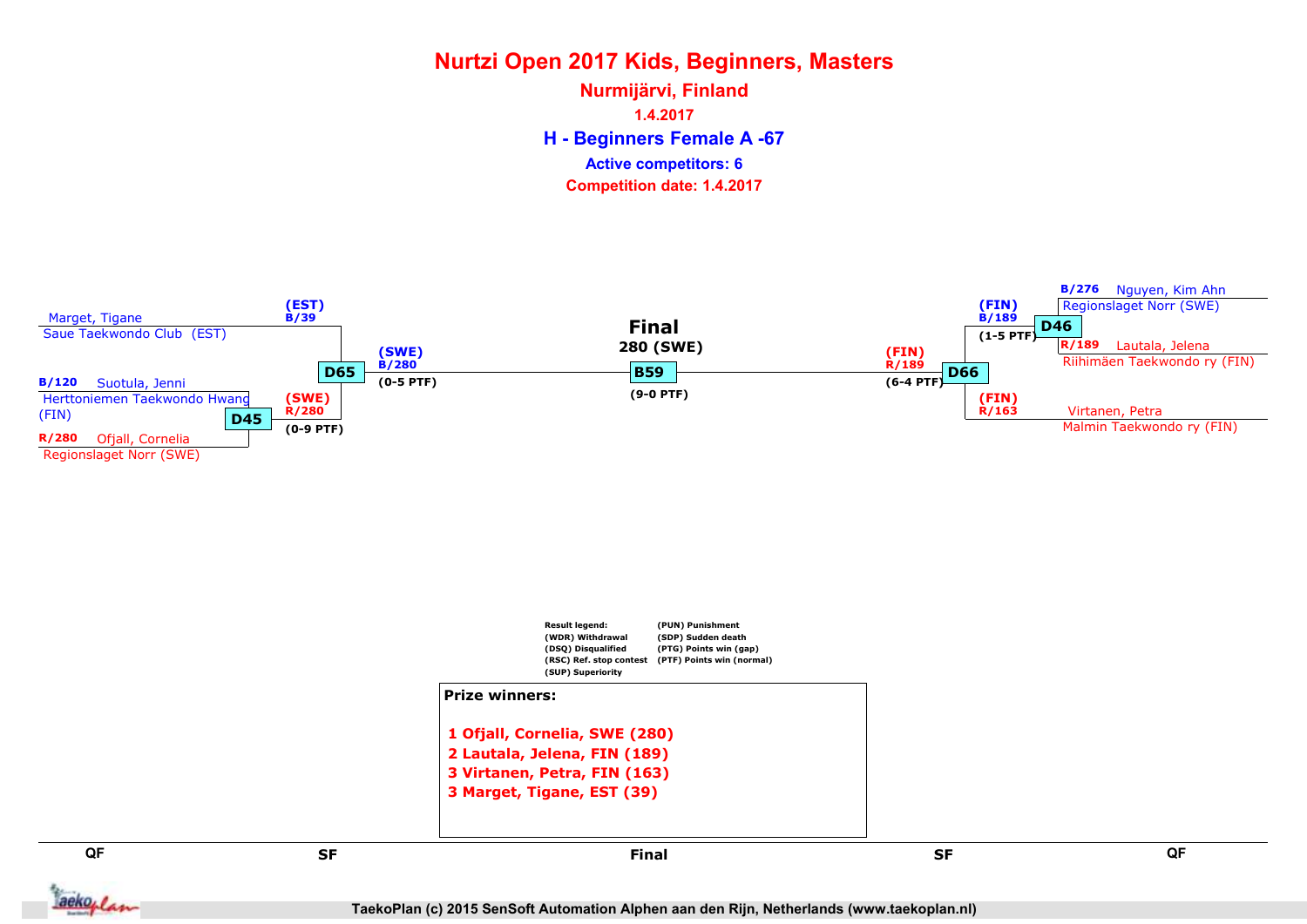H - Beginners Female A +67 Nurmijärvi, Finland 1.4.2017 Competition date: 1.4.2017 Active competitors: 3



**Jackoplan** 

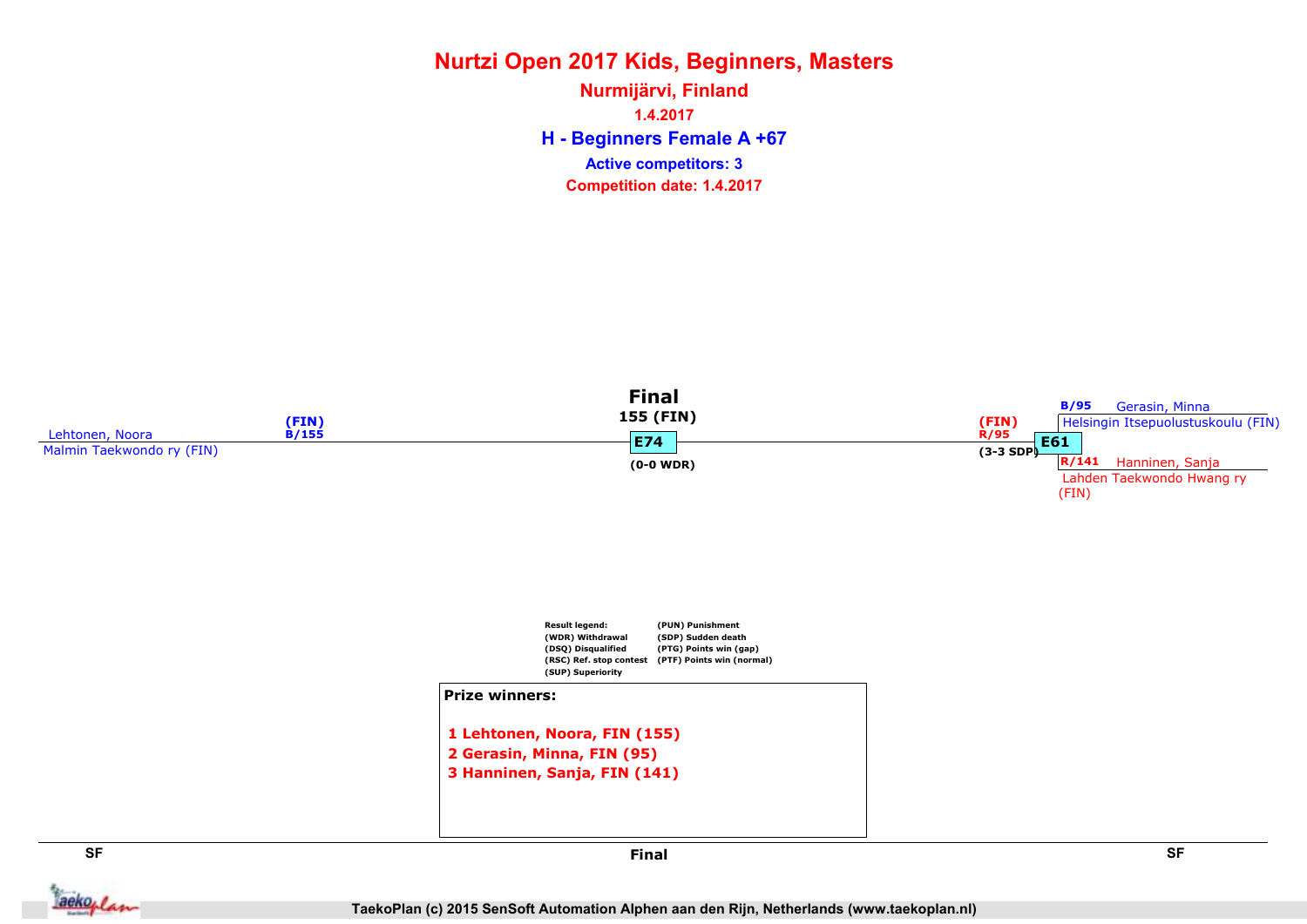S30 - Masters Male A -80 Nurmijärvi, Finland 1.4.2017 Competition date: 1.4.2017 Active competitors: 5



TaekoPlan (c) 2015 SenSoft Automation Alphen aan den Rijn, Netherlands (www.taekoplan.nl)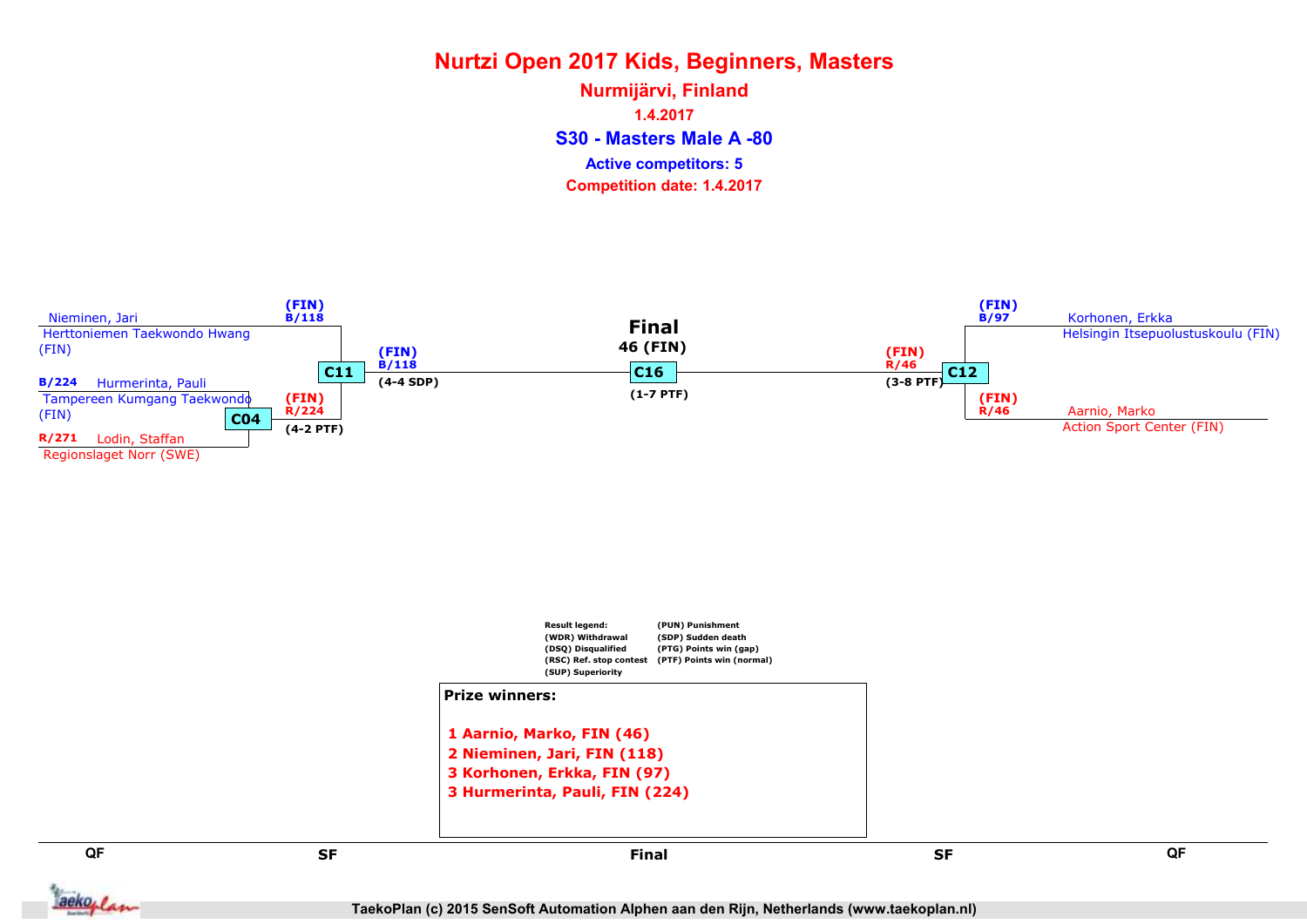S30 - Masters Male A +80 Nurmijärvi, Finland 1.4.2017 Competition date: 1.4.2017 Active competitors: 4



aekoplan